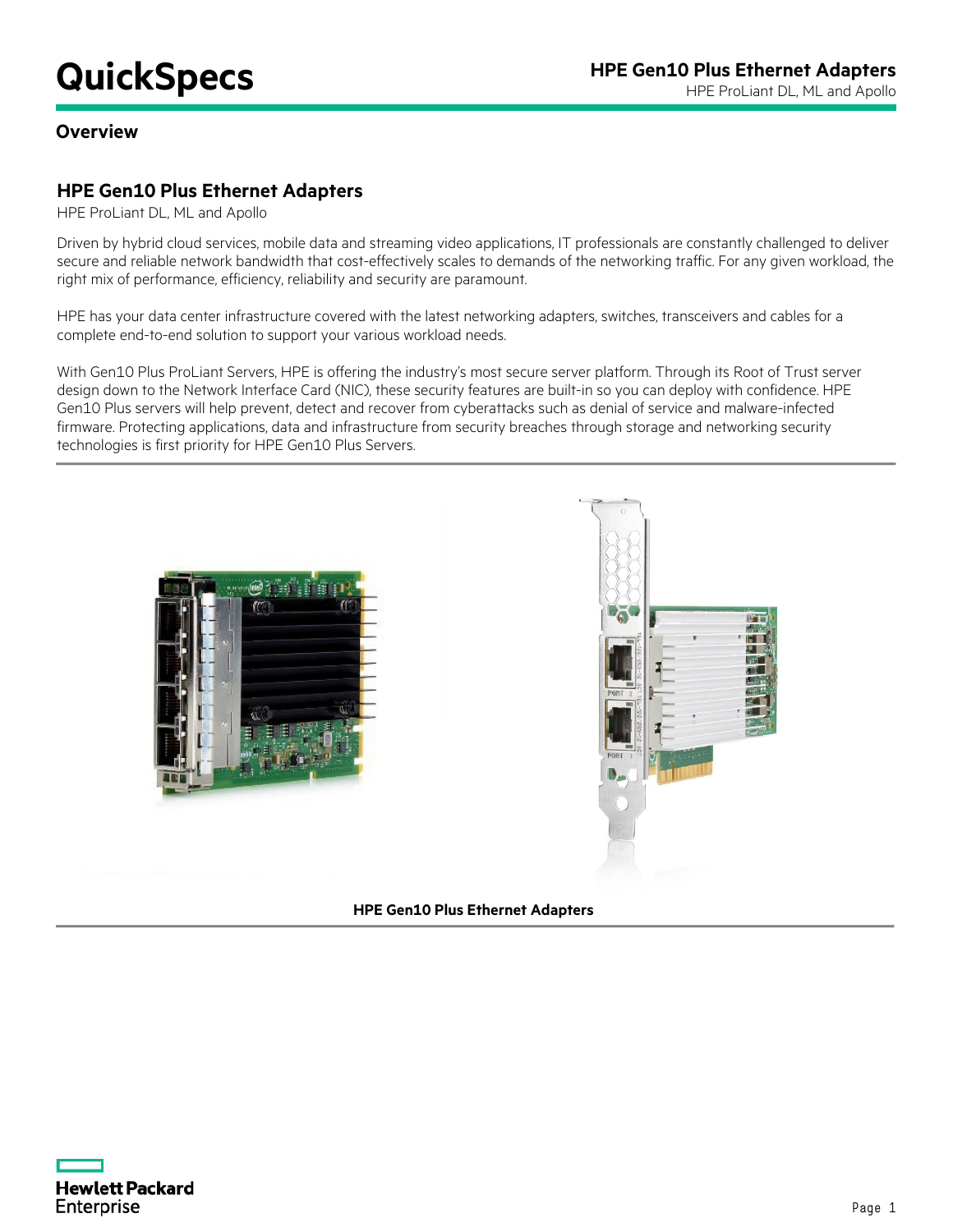## **Overview**

## **Models**

<u>and the second</u>

| Broadcom BCM57416 Ethernet 10Gb 2-port BASE-T Adapter for HPE                 | P26253-B21 |
|-------------------------------------------------------------------------------|------------|
| Broadcom BCM57416 Ethernet 10Gb 2-port BASE-T OCP3 Adapter for HPE            | P10097-B21 |
| Broadcom BCM57412 Ethernet 10Gb 2-port SFP+ Adapter for HPE                   | P26259-B21 |
| Broadcom BCM57412 Ethernet 10Gb 2-port SFP+ OCP3 Adapter for HPE              | P26256-B21 |
| Broadcom BCM57414 Ethernet 10/25Gb 2-port SFP28 Adapter for HPE               | P26262-B21 |
| Broadcom BCM57414 Ethernet 10/25Gb 2-port SFP28 OCP3 Adapter for HPE          | P10115-B21 |
| Intel I350-T4 Ethernet 1Gb 4-port BASE-T Adapter for HPE                      | P21106-B21 |
| Intel I350-T4 Ethernet 1Gb 4-port BASE-T OCP3 Adapter for HPE                 | P08449-B21 |
| Intel X710-DA2 Ethernet 10Gb 2-port SFP+ Adapter for HPE                      | P28787-B21 |
| Intel X710-DA2 Ethernet 10Gb 2-port SFP+ OCP3 Adapter for HPE                 | P28778-B21 |
| Intel E810-XXVDA2 Ethernet 10/25Gb 2-port SFP28 Adapter for HPE               | P08443-B21 |
| Intel E810-XXVDA2 Ethernet 10/25Gb 2-port SFP28 OCP3 Adapter for HPE          | P10106-B21 |
| Intel E810-XXVDA4 Ethernet 10/25Gb 4-port SFP28 Adapter for HPE               | P08458-B21 |
| Intel E810-CQDA2 Ethernet 100Gb 2-port QSFP28 Adapter for HPE                 | P21112-B21 |
| Intel E810-CQDA2 Ethernet 100Gb 2-port QSFP28 OCP3 Adapter for HPE            | P22767-B21 |
| Intel E810-XXVDA4 Ethernet 10/25Gb 4-port SFP28 OCP3 Adapter for HPE          | P41614-B21 |
| Intel E810-2CQDA2 Ethernet 100Gb 2-port QSFP28 Adapter for HPE                | P41611-B21 |
| Marvell QL41132HLRJ Ethernet 10Gb 2-port BASE-T Adapter for HPE               | P08437-B21 |
| Marvell QL41132HQRJ Ethernet 10Gb 2-port BASE-T OCP3 Adapter for HPE          | P10103-B21 |
| Marvell QL41132HLCU Ethernet 10Gb 2-port SFP+ Adapter for HPE                 | P21933-B21 |
| Marvell QL41132HQCU Ethernet 10Gb 2-port SFP+ OCP3 Adapter for HPE            | P08452-B21 |
| Marvell QL41134HLCU Ethernet 10Gb 4-port SFP+ Adapter for HPE                 | P10094-B21 |
| Marvell QL41232HLCU Ethernet 10/25Gb 2-port SFP28 Adapter for HPE             | P22702-B21 |
| Marvell QL41232HQCU Ethernet 10/25Gb 2-port SFP28 OCP3 Adapter for HPE        | P10118-B21 |
| Mellanox MCX512F-ACHT Ethernet 10/25Gb 2-port SFP28 Adapter for HPE           | P13188-B21 |
| Mellanox MCX562A-ACAI Ethernet 10/25Gb 2-port SFP28 OCP3 Adapter for HPE      | P10112-B21 |
| HPE Ethernet 100Gb 2-port QSFP28 MCX516A-CCHT Adapter                         | P21927-B21 |
| Mellanox MCX623106AS-CDAT Ethernet 100Gb 2-port QSFP56 Adapter for HPE        | P25960-B21 |
| Mellanox MCX623105AS-VDAT Ethernet 200Gb 1-port QSFP56 Adapter for HPE        | P10180-B21 |
| Mellanox MCX631102AS-ADAT Ethernet 10/25Gb 2-port SFP28 Adapter for HPE       | P42044-B21 |
| Mellanox MCX631432AS-ADAI Ethernet 10/25Gb 2-port SFP28 OCP3 Adapter for HPE  | P42041-B21 |
| Xilinx X2522-25G Ethernet 10/25Gb 2-port SFP28 Adapter for HPE                | P24437-B21 |
| Xilinx X2522-25G-PLUS Ethernet 10/25Gb 2-port SFP28 Adapter for HPE           | P21109-B21 |
| Notes: Please go to Technical Specifications Section to visit the hyperlinks. |            |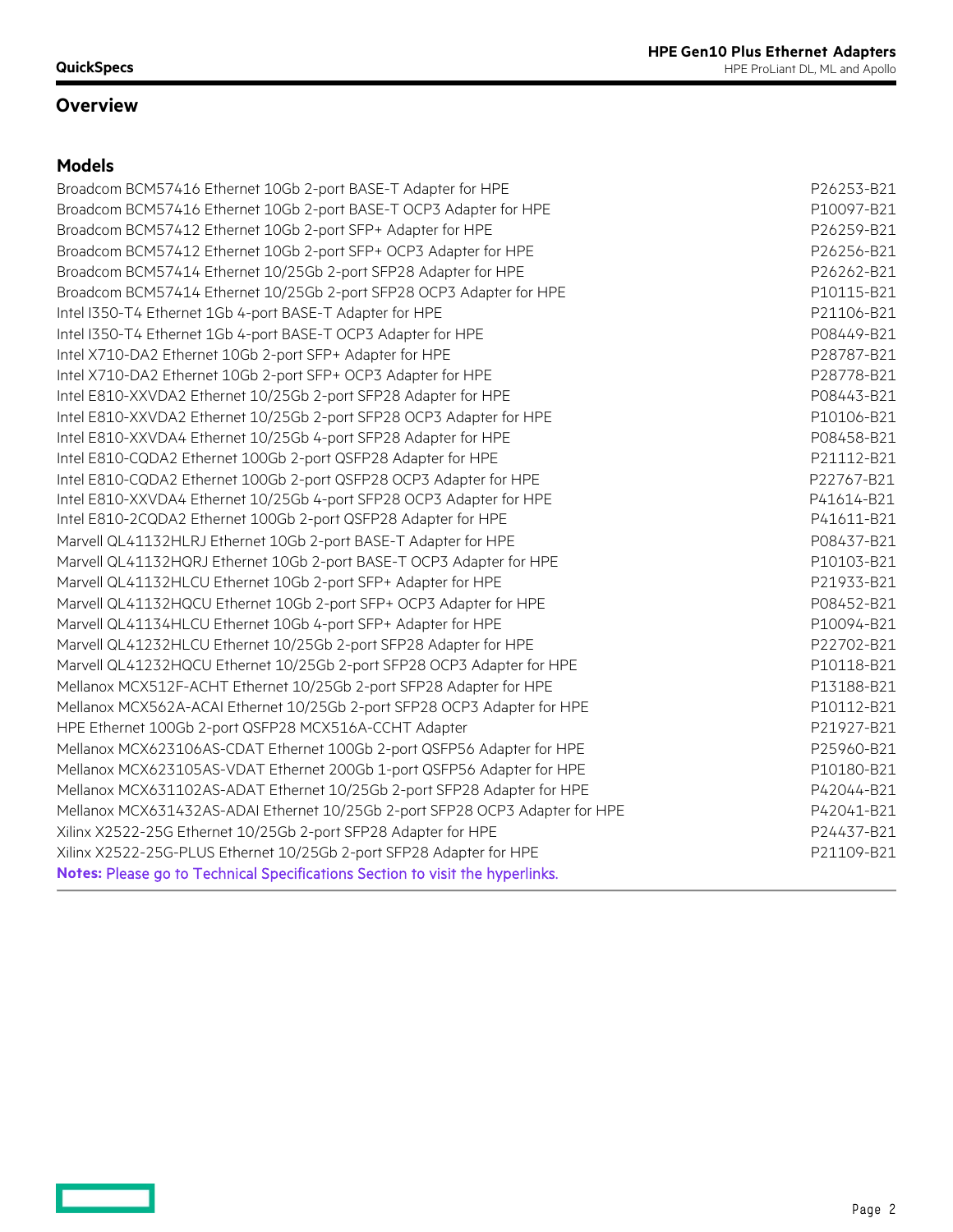$\qquad \qquad =$ 

| Table 1                                                                                                                                           |                                                                                     |                                                                      |                                                                                        |                                                                            |
|---------------------------------------------------------------------------------------------------------------------------------------------------|-------------------------------------------------------------------------------------|----------------------------------------------------------------------|----------------------------------------------------------------------------------------|----------------------------------------------------------------------------|
| <b>SKU</b>                                                                                                                                        | P26256-B21                                                                          | P26259-B21                                                           | P10097-B21                                                                             | P26253-B21                                                                 |
| <b>Description</b>                                                                                                                                | Broadcom<br>BCM57412 Ethernet<br>10Gb 2-port SFP+<br>OCP3 Adapter for<br><b>HPE</b> | Broadcom<br>BCM57412 Ethernet<br>10Gb 2-port SFP+<br>Adapter for HPE | Broadcom<br>BCM57416 Ethernet<br>10Gb 2-port BASE-<br>T OCP3 Adapter for<br><b>HPE</b> | Broadcom<br>BCM57416<br>Ethernet 10Gb 2-<br>port BASE-T<br>Adapter for HPE |
| <b>Card Type/Profile</b>                                                                                                                          | <b>OCP 3.0</b>                                                                      | Stand up                                                             | <b>OCP 3.0</b>                                                                         | Stand up                                                                   |
| ASIC/Chip                                                                                                                                         | Broadcom<br>BCM57412                                                                | Broadcom<br>BCM57412                                                 | Broadcom<br>BCM57416                                                                   | Broadcom<br>BCM57416                                                       |
| <b>PCIe Version</b>                                                                                                                               | PCIe 3.0 x8                                                                         | PCle 3.0 x16                                                         | PCIe 3.0 x8                                                                            | PCle 3.0 x8                                                                |
| <b>Power Requirement</b>                                                                                                                          | Typical: 11.6 W                                                                     | Typical: 7.9 W<br>Max: 9.1 W                                         | Typical: 14.6 W<br>Max: 16.1 W                                                         | Typical: 16.4 W<br>Max: 16.1 W                                             |
| <b>UEFI PXE Boot</b>                                                                                                                              | $\sqrt{ }$                                                                          | $\sqrt{ }$                                                           | $\sqrt{ }$                                                                             | $\sqrt{}$                                                                  |
| <b>Legacy BIOS PXE Boot</b>                                                                                                                       | $\sqrt{ }$                                                                          | $\sqrt{ }$                                                           | $\sqrt{ }$                                                                             | $\sqrt{ }$                                                                 |
| Wake-on-LAN (WOL)                                                                                                                                 | $\sqrt{ }$                                                                          |                                                                      |                                                                                        |                                                                            |
| <b>Internet Protocol (IP)</b><br>IPv4, IPv6                                                                                                       | $\sqrt{}$                                                                           | $\sqrt{ }$                                                           | $\sqrt{ }$                                                                             | $\sqrt{ }$                                                                 |
| <b>Auto Negotiation</b>                                                                                                                           | 1Gb, 10Gb                                                                           | 1Gb, 10Gb                                                            | 1Gb, 10Gb                                                                              | 1Gb, 10Gb                                                                  |
| <b>iSCSI Remote Boot</b>                                                                                                                          | <b>UEFI</b>                                                                         | <b>UEFI</b>                                                          | <b>UEFI</b>                                                                            | <b>UEFI</b>                                                                |
| <b>Tunnel Offload</b>                                                                                                                             | VXLAN, NVGRE,<br><b>GENEVE</b>                                                      | VXLAN, NVGRE,<br><b>GENEVE</b>                                       | VXLAN, NVGRE,<br><b>GENEVE</b>                                                         | VXLAN, NVGRE,<br><b>GENEVE</b>                                             |
| <b>RDMA</b> <sup>1</sup>                                                                                                                          | RoCEv1, RoCEv2                                                                      | RoCEv1, RoCEv2                                                       | RoCEv1, RoCEv2                                                                         | RoCEv1, RoCEv2                                                             |
| <b>Receive Side Scaling (RSS)</b>                                                                                                                 | $\sqrt{ }$                                                                          | $\sqrt{}$                                                            | $\sqrt{ }$                                                                             | $\sqrt{}$                                                                  |
| <b>VMware NetQueue and</b><br><b>Microsoft Virtual Machine Queue</b><br>(VMQ)                                                                     | $\sqrt{}$                                                                           | $\sqrt{ }$                                                           | $\sqrt{}$                                                                              | $\sqrt{ }$                                                                 |
| <b>NPAR</b>                                                                                                                                       | 8PFs or 16PFs                                                                       | 8PFs or 16PFs                                                        | 8PFs or 16PFs                                                                          | 8PFs or 16PFs                                                              |
| <b>Single Root I/O Virtualization</b><br>(SR-IOV)                                                                                                 | 128VF(total per<br>chip)                                                            | 128VF(total per<br>chip)                                             | 128VF(total per<br>chip)                                                               | 128VF(total per<br>chip)                                                   |
| Data Plane Development Kit<br>(DPDK)                                                                                                              | $\sqrt{}$                                                                           | $\sqrt{}$                                                            | $\sqrt{}$                                                                              | $\sqrt{}$                                                                  |
| <b>Root of Trust</b>                                                                                                                              | Firmware                                                                            | Firmware                                                             | Firmware                                                                               | Firmware                                                                   |
| <b>Authenticated Updates</b>                                                                                                                      | $\sqrt{ }$                                                                          | $\sqrt{ }$                                                           | $\sqrt{ }$                                                                             | $\sqrt{}$                                                                  |
| <b>Secure Boot</b>                                                                                                                                | $\sqrt{ }$                                                                          | $\sqrt{ }$                                                           | $\sqrt{ }$                                                                             | $\sqrt{ }$                                                                 |
| <b>Audit Log</b>                                                                                                                                  | $\sqrt{ }$                                                                          | $\sqrt{}$                                                            | $\sqrt{ }$                                                                             | $\sqrt{ }$                                                                 |
| <b>Sanitization</b>                                                                                                                               |                                                                                     | $\sqrt{ }$                                                           | $\sqrt{2}$                                                                             | $\sqrt{ }$                                                                 |
| Notes: <sup>1</sup> HPE recommends using identical network adapters on both ends of the RoCE connection to avoid interoperability<br><b>issue</b> |                                                                                     |                                                                      |                                                                                        |                                                                            |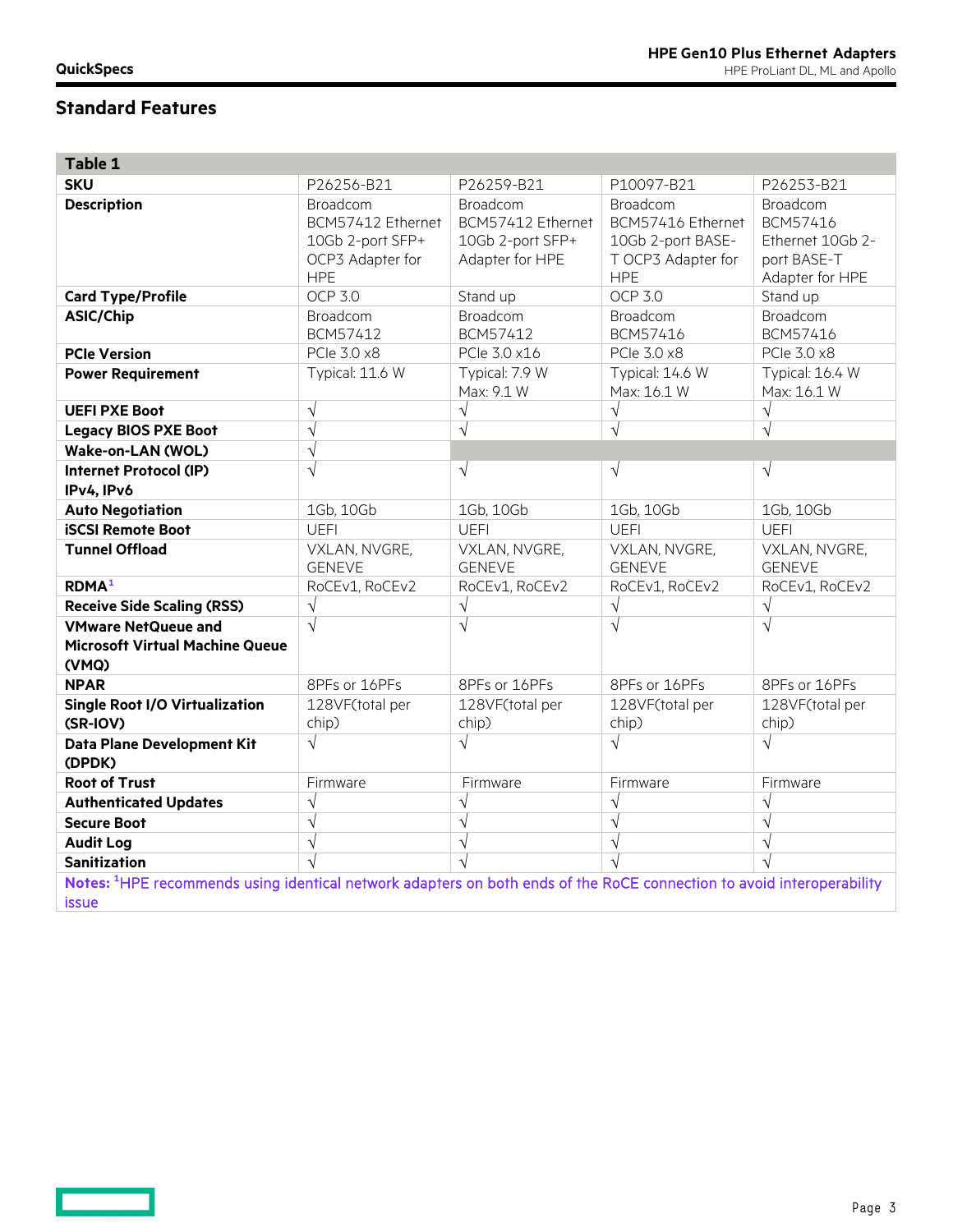| <b>Table 2</b>                         |                                    |                                    |
|----------------------------------------|------------------------------------|------------------------------------|
| <b>SKU</b>                             | P10115-B21                         | P26262-B21                         |
| <b>Description</b>                     | Broadcom BCM57414 Ethernet 10/25Gb | Broadcom BCM57414 Ethernet 10/25Gb |
|                                        | 2-port SFP28 OCP3 Adapter for HPE  | 2-port SFP28 Adapter for HPE       |
| <b>Card Type/Profile</b>               | <b>OCP 3.0</b>                     | Stand up                           |
| <b>ASIC/Chip</b>                       | Broadcom BCM57414                  | Broadcom BCM57414                  |
| <b>PCIe Version</b>                    | PCIe 3.0 x8                        | PCIe 3.0 x8                        |
| <b>Power Requirement</b>               | Typical: 11.6 W                    | Typical: 9.1 W                     |
|                                        |                                    | Max: 9.9 W                         |
| <b>UEFI PXE Boot</b>                   | $\sqrt{ }$                         | $\sqrt{}$                          |
| <b>Legacy BIOS PXE Boot</b>            | $\sqrt{}$                          | $\sqrt{}$                          |
| Wake-on-LAN (WOL)                      | V                                  |                                    |
| Internet Protocol (IP)                 | $\sqrt{}$                          | $\sqrt{ }$                         |
| IPv4, IPv6                             |                                    |                                    |
| <b>Auto Negotiation</b>                | 1Gb, 10Gb, 25Gb                    | 1Gb, 10Gb, 25Gb,                   |
| <b>iSCSI Remote Boot</b>               | <b>UEFI</b>                        | <b>UEFI</b>                        |
| <b>Tunnel Offload</b>                  | VXLAN, NVGRE,                      | VXLAN, NVGRE,                      |
|                                        | <b>GENEVE</b>                      | <b>GENEVE</b>                      |
| <b>RDMA</b> <sup>1</sup>               | RoCEv1, RoCEv2                     | RoCEv1, RoCEv2                     |
| <b>Receive Side Scaling (RSS)</b>      | $\sqrt{}$                          | $\sqrt{}$                          |
| <b>VMware NetQueue and</b>             | $\sqrt{ }$                         | $\sqrt{}$                          |
| <b>Microsoft Virtual Machine Queue</b> |                                    |                                    |
| (VMQ)                                  |                                    |                                    |
| <b>NPAR</b>                            | 8PFs or 16PFs                      | 8PFs or 16PFs                      |
| <b>Single Root I/O Virtualization</b>  | 128VF(total per chip)              | 128VF(total per chip)              |
| (SR-IOV)                               |                                    |                                    |
| Data Plane Development Kit             | $\sqrt{ }$                         | $\sqrt{ }$                         |
| (DPDK)                                 |                                    |                                    |
| <b>Root of Trust</b>                   | Firmware                           | Firmware                           |
| <b>Authenticated Updates</b>           | $\sqrt{ }$                         | $\sqrt{}$                          |
| <b>Secure Boot</b>                     | $\sqrt{}$                          | $\sqrt{}$                          |
| <b>Audit Log</b>                       | $\sqrt{}$                          | $\sqrt{}$                          |
| <b>Sanitization</b>                    | $\sqrt{}$                          | $\sqrt{}$                          |
|                                        |                                    |                                    |

**Notes:** 

− **<sup>1</sup>** HPE recommends using identical network adapters on both ends of the RoCE connection to avoid interoperability issue.

− 50G can be supported as either 2x25G NRZ or 1x50G PAM4 when using QSFP56. 100G can be supported as either 4x25G NRZ or 2x50G PAM4 when using QSFP56.

− For BCM57414, mismatched link speed (10Gb/25Gb) between ports on a 2-port 25Gb device is not supported.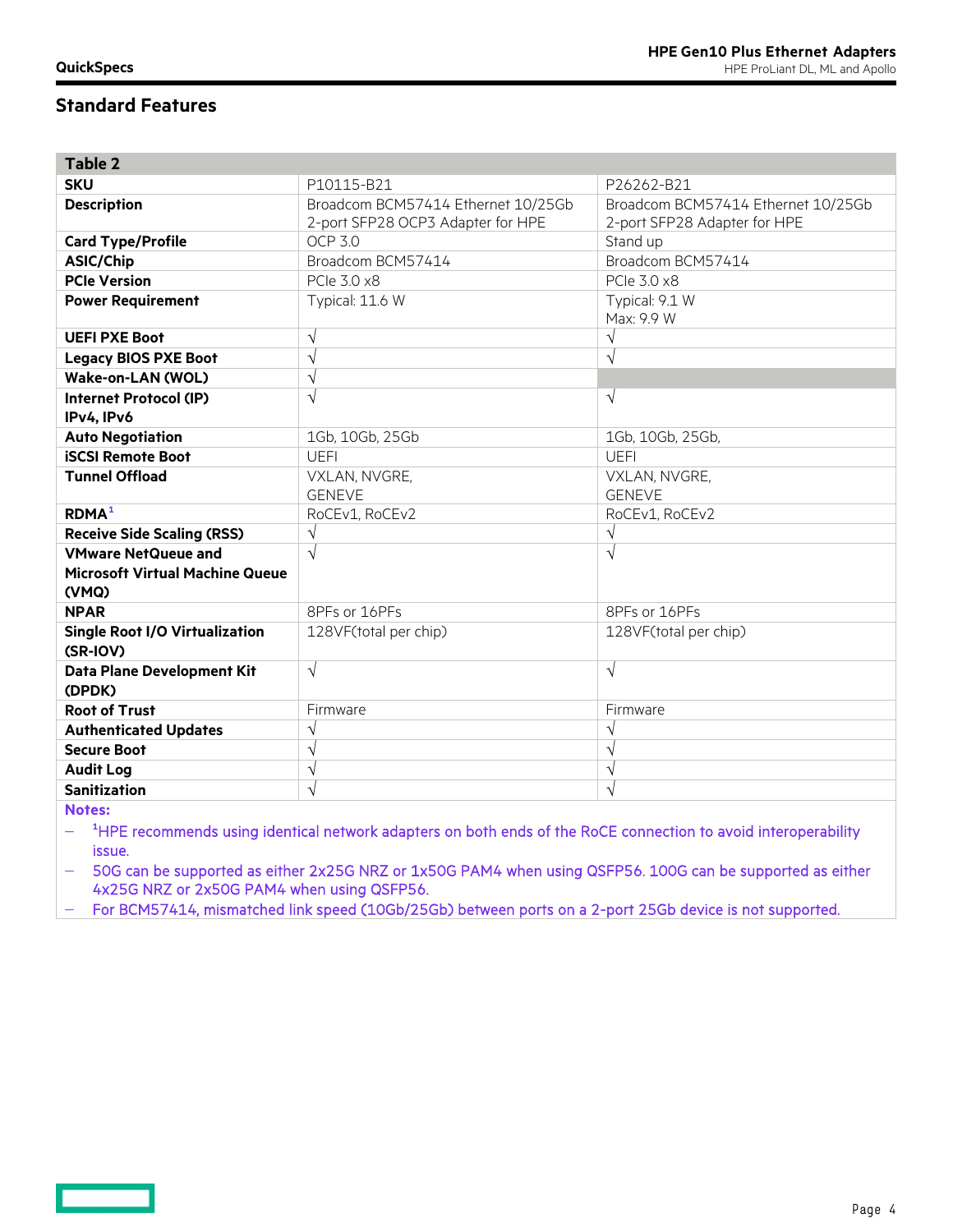**Contract Contract** 

# **Standard Features**

| Table 3                                                                       |                                                                               |                                                                                 |                                                                    |                                                                         |
|-------------------------------------------------------------------------------|-------------------------------------------------------------------------------|---------------------------------------------------------------------------------|--------------------------------------------------------------------|-------------------------------------------------------------------------|
| <b>SKU</b>                                                                    | P08449-B21                                                                    | P21106-B21                                                                      | P28787-B21                                                         | P28778-B21                                                              |
| <b>Description</b>                                                            | Intel I350-T4<br>Ethernet 1Gb 4-port<br><b>BASE-T OCP3</b><br>Adapter for HPE | Intel I350-T4<br>Ethernet 1Gb 4-port<br><b>BASE-T Adapter for</b><br><b>HPE</b> | Intel X710-DA2<br>Ethernet 10Gb 2-<br>port SFP+ Adapter<br>for HPE | Intel X710-DA2<br>Ethernet 10Gb 2-<br>port SFP+ OCP3<br>Adapter for HPE |
| <b>Card Type/Profile</b>                                                      | <b>OCP 3.0</b>                                                                | Stand up                                                                        | Stand up                                                           | <b>OCP 3.0</b>                                                          |
| <b>ASIC/Chip</b>                                                              | Intel <sup>®</sup> Ethernet<br>Controller I350-AM4                            | Intel <sup>®</sup> Ethernet<br>Controller I350-AM4                              | Intel <sup>®</sup> Ethernet<br>Controller X710-<br>BM <sub>2</sub> | Intel <sup>®</sup> Ethernet<br>Controller X710-<br>BM <sub>2</sub>      |
| <b>PCIe Version</b>                                                           | PCle 2.1 x4                                                                   | PCle 2.1 x4                                                                     | PCle 3.0 x8                                                        | PCle 3.0 x8                                                             |
| <b>Power Requirement</b>                                                      | Typical: 4.6W<br>Max: 5.2W                                                    | Typical: 5W<br>Max: 6W                                                          | Typical: 3.3 W<br>Max: 3.7 W                                       | Typical: 2.9 W<br>Max: 4.6 W                                            |
| <b>UEFI PXE Boot</b>                                                          | $\sqrt{}$                                                                     | $\sqrt{}$                                                                       | $\sqrt{}$                                                          | $\sqrt{}$                                                               |
| <b>Legacy BIOS PXE Boot</b>                                                   | $\sqrt{}$                                                                     | $\sqrt{}$                                                                       | $\sqrt{}$                                                          | $\sqrt{}$                                                               |
| Wake-on-LAN (WOL)                                                             | $\sqrt{}$                                                                     |                                                                                 |                                                                    | $\sqrt{}$                                                               |
| <b>Internet Protocol (IP)</b><br>IPv4, IPv6                                   | $\sqrt{}$                                                                     | $\sqrt{}$                                                                       | $\sqrt{ }$                                                         | $\sqrt{}$                                                               |
| <b>Auto Negotiation</b>                                                       | $\sqrt{}$                                                                     | $\sqrt{}$                                                                       | $\sqrt{}$                                                          | $\sqrt{}$                                                               |
| <b>iSCSI Remote Boot</b>                                                      | <b>UEFI</b>                                                                   | <b>UEFI</b>                                                                     | <b>UEFI</b>                                                        | <b>UEFI</b>                                                             |
| <b>Tunnel Offload</b>                                                         | VXLAN, NVGRE                                                                  | VXLAN, NVGRE                                                                    | VXLAN, GENEVE,<br><b>NVGRE</b>                                     | VXLAN, GENEVE,<br><b>NVGRE</b>                                          |
| <b>RDMA</b> <sup>1</sup>                                                      |                                                                               |                                                                                 |                                                                    |                                                                         |
| <b>Receive Side Scaling (RSS)</b>                                             | $\sqrt{}$                                                                     | $\sqrt{}$                                                                       | $\sqrt{}$                                                          | V                                                                       |
| <b>VMware NetQueue and</b><br><b>Microsoft Virtual Machine Queue</b><br>(VMQ) |                                                                               | $\sqrt{}$                                                                       | $\sqrt{ }$                                                         | $\sqrt{}$                                                               |
| <b>NPAR</b>                                                                   |                                                                               |                                                                                 |                                                                    |                                                                         |
| <b>Single Root I/O Virtualization</b><br>(SR-IOV)                             | 32VF's total                                                                  | 32VF's total                                                                    | 128 VF's total                                                     | 128 VF's total                                                          |
| Data Plane Development Kit<br>(DPDK)                                          | $\sqrt{ }$                                                                    | $\sqrt{}$                                                                       | $\sqrt{}$                                                          | $\sqrt{}$                                                               |
| <b>Root of Trust</b>                                                          |                                                                               |                                                                                 |                                                                    |                                                                         |
| <b>Authenticated Updates</b>                                                  | $\sqrt{}$                                                                     | $\sqrt{}$                                                                       | $\sqrt{ }$                                                         | $\sqrt{ }$                                                              |
| <b>Secure Boot</b>                                                            | $\sqrt{}$                                                                     | $\sqrt{}$                                                                       |                                                                    |                                                                         |
| <b>Audit Log</b>                                                              |                                                                               |                                                                                 |                                                                    |                                                                         |
| <b>Sanitization</b>                                                           | $\sqrt{ }$                                                                    | $\sqrt{}$                                                                       | $\sqrt{}$                                                          | $\sqrt{}$                                                               |
| <b>Notes:</b><br>$1.1 - -$                                                    | the property of the control of the con-                                       |                                                                                 |                                                                    |                                                                         |

- <sup>1</sup>HPE recommends using Identical network adapters on both ends of the RoCE connection to avoid interoperability issue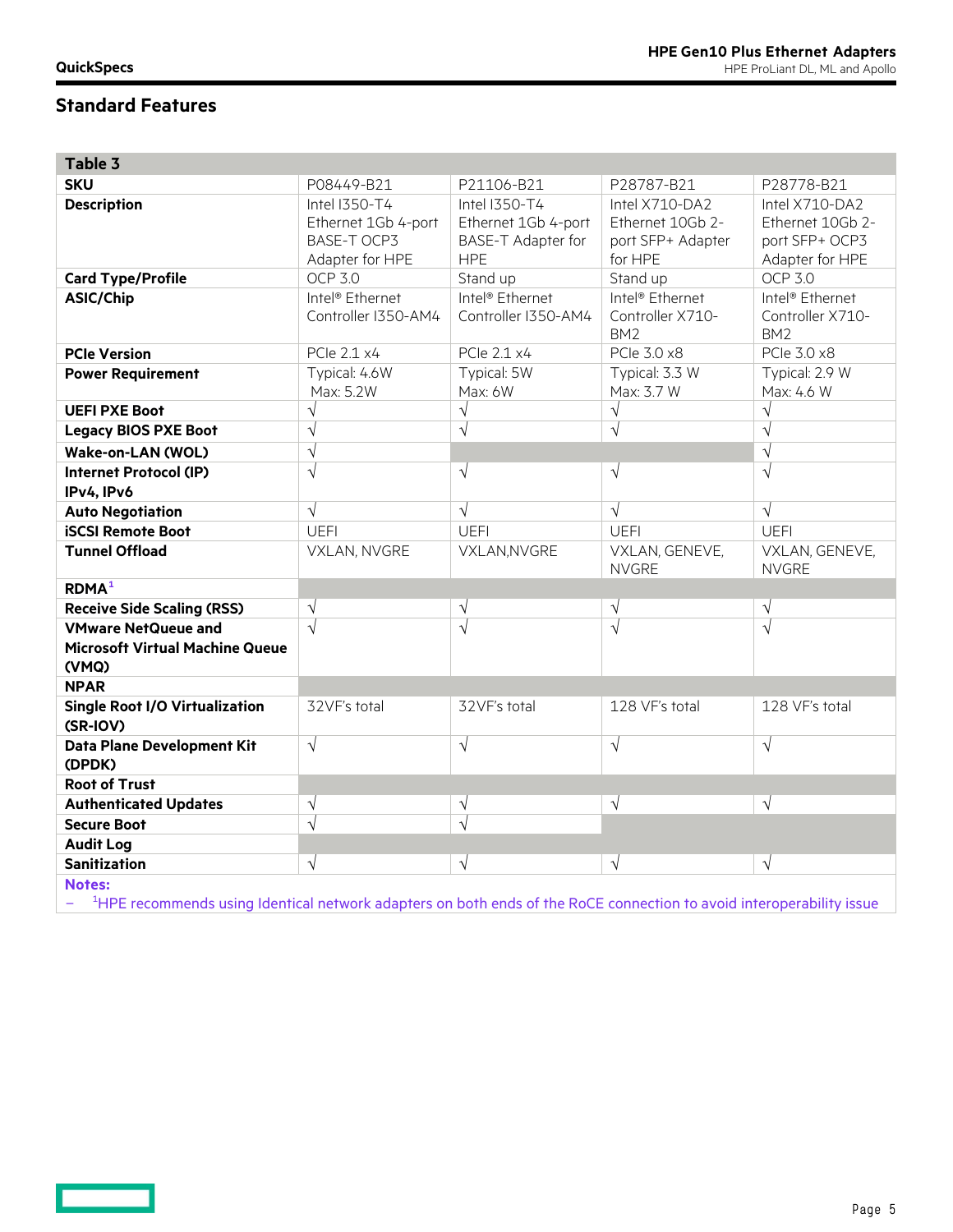<u>and</u>

| Table 4                                                                                                          |                     |                     |                             |                            |
|------------------------------------------------------------------------------------------------------------------|---------------------|---------------------|-----------------------------|----------------------------|
| <b>SKU</b>                                                                                                       | P08443-B21          | P10106-B21          | P08458-B21                  | P21112-B21                 |
| <b>Description</b>                                                                                               | Intel E810-XXVDA2   | Intel E810-XXVDA2   | Intel E810-XXVDA4           | Intel E810-CQDA2           |
|                                                                                                                  | Ethernet 10/25Gb    | Ethernet 10/25Gb    | Ethernet 10/25Gb            | Ethernet 100Gb 2-port      |
|                                                                                                                  | 2-port SFP28        | 2-port SFP28 OCP3   | 4-port SFP28                | QSFP28 Adapter for HPE     |
|                                                                                                                  | Adapter for HPE     | Adapter for HPE     | Adapter for HPE             |                            |
| <b>Card Type/Profile</b>                                                                                         | Stand up            | <b>OCP 3.0</b>      | Stand up                    | Stand up                   |
| <b>ASIC/Chip</b>                                                                                                 | Intel® E810-        | Intel® E810-        | Intel <sup>®</sup> Ethernet | Intel® Ethernet Controller |
|                                                                                                                  | XXVAM2              | XXVAM2              | Controller E810-            | E810-CAM2                  |
|                                                                                                                  |                     |                     | CAM1                        |                            |
| <b>PCIe Version</b>                                                                                              | PCle 4.0 x8         | PCIe 4.0 x8         | PCIe 4.0 x16                | PCle 4.0 x16               |
| <b>Power Requirement</b>                                                                                         | Typical: 8.9 W      | Typical: 8.9 W      | Typical: 14.2 W             | Typical: 16.9W             |
|                                                                                                                  | Maximum: 9.7 W      | Maximum: 10.1 W     | Maximum: 16.7W              | Maximum: 19.2W             |
| <b>UEFI PXE Boot</b>                                                                                             | $\sqrt{}$           | $\sqrt{ }$          | $\sqrt{}$                   | $\sqrt{ }$                 |
| <b>Legacy BIOS PXE Boot</b>                                                                                      | $\sqrt{ }$          | $\sqrt{ }$          | $\sqrt{}$                   | $\sqrt{ }$                 |
| Wake-on-LAN (WOL)                                                                                                |                     | $\sqrt{ }$          |                             |                            |
| <b>Internet Protocol (IP)</b>                                                                                    | $\sqrt{ }$          | $\sqrt{ }$          | $\sqrt{}$                   | $\sqrt{}$                  |
| IPv4, IPv6                                                                                                       |                     |                     |                             |                            |
| <b>Auto Negotiation</b>                                                                                          | $\sqrt{ }$          | $\sqrt{ }$          | $\sqrt{ }$                  | $\sqrt{ }$                 |
| <b>iSCSI Remote Boot</b>                                                                                         | iSCSI boot          | <b>iSCSI</b> boot   | iSCSI boot                  | iSCSI boot supported       |
|                                                                                                                  | supported (UEFI),   | supported (UEFI),   | supported (UEFI),           | (UEFI), iSCSI acceleration |
|                                                                                                                  | iSCSI acceleration  | iSCSI acceleration  | iSCSI acceleration          | only supported with TCP    |
|                                                                                                                  | only supported with | only supported with | only supported with         | acceleration               |
|                                                                                                                  | TCP acceleration    | TCP acceleration    | TCP acceleration            |                            |
| <b>Tunnel Offload</b>                                                                                            | VXLAN, GENEVE,      | VXLAN, GENEVE,      | VXLAN, GENEVE,              | VXLAN, GENEVE, and         |
|                                                                                                                  | and NVGRE           | and NVGRE           | and NVGRE                   | <b>NVGRE</b>               |
| R <sup>1</sup>                                                                                                   | (iWARP & RoCEv2)    | (iWARP & RoCEv2)    | (iWARP & RoCEv2)            | (iWARP & RoCEv2)           |
| <b>Receive Side Scaling (RSS)</b>                                                                                | $\sqrt{ }$          | $\sqrt{}$           | $\sqrt{}$                   | $\sqrt{}$                  |
| <b>VMware NetQueue and</b>                                                                                       | $\sqrt{ }$          | $\sqrt{ }$          | $\sqrt{ }$                  | $\sqrt{ }$                 |
| <b>Microsoft Virtual Machine</b>                                                                                 |                     |                     |                             |                            |
| Queue (VMQ)                                                                                                      |                     |                     |                             |                            |
| <b>NPAR</b>                                                                                                      |                     |                     |                             |                            |
| Single Root I/O                                                                                                  | 256VFs/port, 2k     | 256VFs/port, 2k     | 256VFs/port, 2k             | 256VFs/port, 2k Total      |
| <b>Virtualization (SR-IOV)</b>                                                                                   | Total               | Total               | Total                       |                            |
| <b>Data Plane Development</b>                                                                                    | $\sqrt{ }$          | $\sqrt{ }$          | $\sqrt{}$                   | $\sqrt{}$                  |
| <b>Kit (DPDK)</b>                                                                                                |                     |                     |                             |                            |
| <b>Root of Trust</b>                                                                                             | Hardware            | Hardware            | Hardware                    | Hardware                   |
| <b>Authenticated Updates</b>                                                                                     | V                   | V                   | V                           |                            |
| <b>Secure Boot</b>                                                                                               | $\sqrt{}$           |                     | $\sqrt{}$                   |                            |
| <b>Audit Log</b>                                                                                                 |                     |                     |                             |                            |
| <b>Sanitization</b>                                                                                              | $\sqrt{}$           | $\sqrt{ }$          | $\sqrt{}$                   | $\sqrt{}$                  |
| Notes: <sup>1</sup> HPE recommends using identical network adapters on both ends of the RoCE connection to avoid |                     |                     |                             |                            |
| interoperability issue                                                                                           |                     |                     |                             |                            |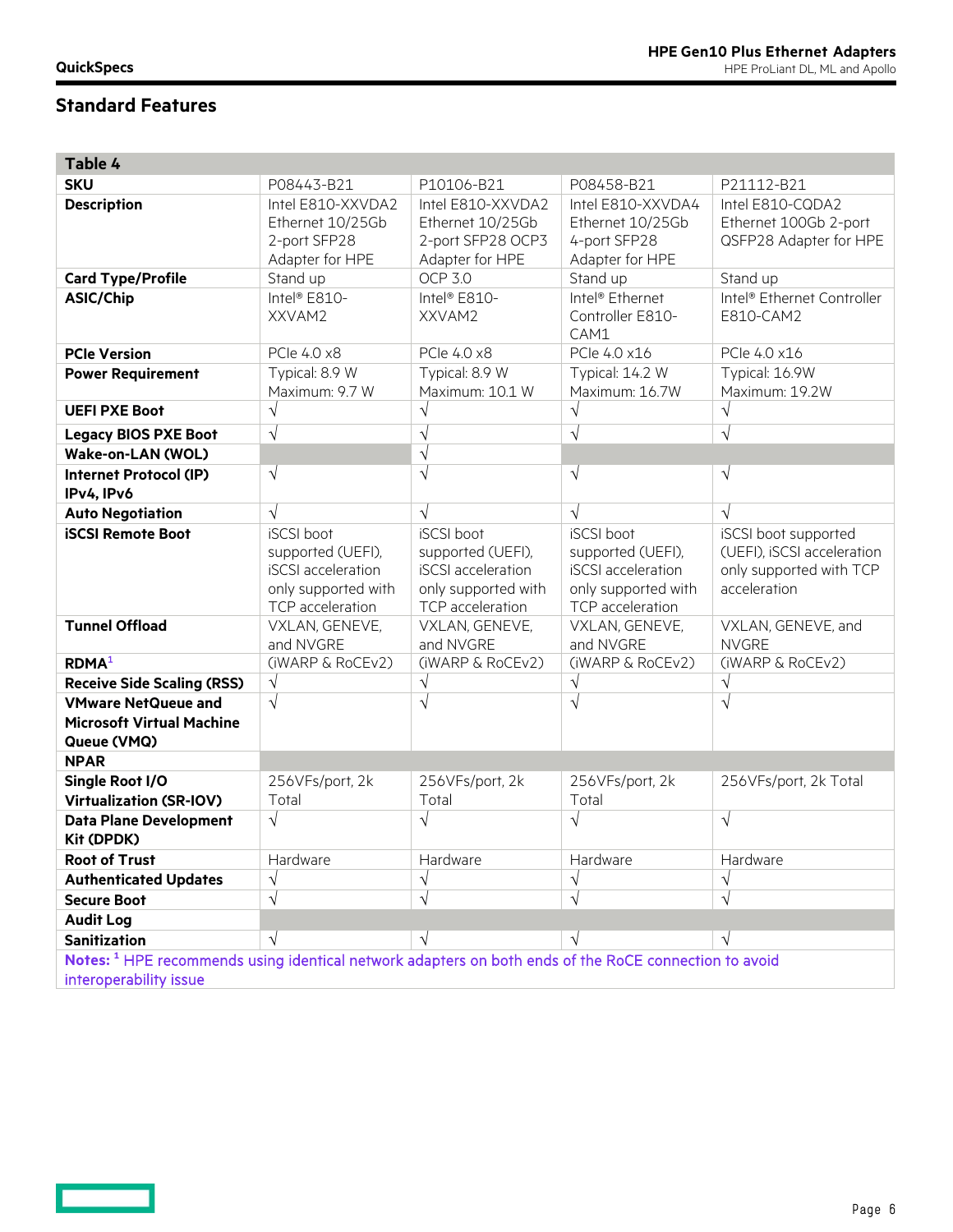**Contract Contract** 

| Table 5                                                                                                                                                                                                                                                    |                                                                                                  |                                                                                                  |                                                                                                  |  |
|------------------------------------------------------------------------------------------------------------------------------------------------------------------------------------------------------------------------------------------------------------|--------------------------------------------------------------------------------------------------|--------------------------------------------------------------------------------------------------|--------------------------------------------------------------------------------------------------|--|
| <b>SKU</b>                                                                                                                                                                                                                                                 | P22767-B21                                                                                       | P41614-B21                                                                                       | P41611-B21                                                                                       |  |
| <b>Description</b>                                                                                                                                                                                                                                         | Intel E810-CQDA2<br>Ethernet 100Gb 2-<br>port QSFP28 OCP3<br>Adapter for HPE                     | Intel E810-XXVDA4<br>Ethernet 10/25Gb 4-<br>port SFP28 OCP3<br>Adapter for HPE                   | Intel E810-2CQDA2<br>Ethernet 100Gb 2-<br>port QSFP28 Adapter<br>for HPE                         |  |
| <b>Card Type/Profile</b>                                                                                                                                                                                                                                   | <b>OCP 3.0</b>                                                                                   | OCP 3.0                                                                                          | Stand up                                                                                         |  |
| <b>ASIC/Chip</b>                                                                                                                                                                                                                                           | Intel <sup>®</sup> Ethernet<br>Controller E810-<br>CAM <sub>2</sub>                              | Intel <sup>®</sup> Ethernet<br>Controller E810-<br>CAM1                                          | Intel <sup>®</sup> Ethernet<br>Controller E810-<br>CAM1                                          |  |
| <b>PCIe Version</b>                                                                                                                                                                                                                                        | PCIe 4.0 x16                                                                                     | PCIe 4.0 x16                                                                                     | PCIe 4.0 x16 <sup>2</sup>                                                                        |  |
| <b>Power Requirement</b>                                                                                                                                                                                                                                   | Typical:15.9W<br>Maximum: 18.9W                                                                  | Typical: 14.6W<br>Maximum: 18.2W                                                                 | Typical: 21.8W<br>Maximum: 29.6W                                                                 |  |
| <b>UEFI PXE Boot</b>                                                                                                                                                                                                                                       | $\sqrt{}$                                                                                        | $\sqrt{}$                                                                                        | $\sqrt{ }$                                                                                       |  |
| <b>Legacy BIOS PXE Boot</b>                                                                                                                                                                                                                                | $\sqrt{}$                                                                                        | $\sqrt{ }$                                                                                       | $\sqrt{2}$                                                                                       |  |
| Wake-on-LAN (WOL)                                                                                                                                                                                                                                          | $\sqrt{}$                                                                                        | $\sqrt{}$                                                                                        |                                                                                                  |  |
| <b>Internet Protocol (IP)</b><br>IPv4, IPv6                                                                                                                                                                                                                | $\sqrt{}$                                                                                        | $\sqrt{}$                                                                                        | $\sqrt{ }$                                                                                       |  |
| <b>Auto Negotiation</b>                                                                                                                                                                                                                                    | $\sqrt{}$                                                                                        | $\sqrt{ }$                                                                                       | $\sqrt{ }$                                                                                       |  |
| <b>iSCSI Remote Boot</b>                                                                                                                                                                                                                                   | iSCSI boot supported<br>(UEFI), iSCSI<br>acceleration only<br>supported with TCP<br>acceleration | iSCSI boot supported<br>(UEFI), iSCSI<br>acceleration only<br>supported with TCP<br>acceleration | iSCSI boot supported<br>(UEFI), iSCSI<br>acceleration only<br>supported with TCP<br>acceleration |  |
| <b>Tunnel Offload</b>                                                                                                                                                                                                                                      | VXLAN, GENEVE,<br>and NVGRE                                                                      | VXLAN, GENEVE, and<br><b>NVGRE</b>                                                               | VXLAN, GENEVE, and<br><b>NVGRE</b>                                                               |  |
| RDMA <sup>1</sup>                                                                                                                                                                                                                                          | <b>iWARP &amp; RoCEv2</b>                                                                        | <b>iWARP &amp; RoCEv2</b>                                                                        | <b>iWARP &amp; RoCEv2</b>                                                                        |  |
| <b>Receive Side Scaling (RSS)</b>                                                                                                                                                                                                                          | $\sqrt{}$                                                                                        | $\sqrt{}$                                                                                        | $\sqrt{}$                                                                                        |  |
| <b>VMware NetQueue and</b><br><b>Microsoft Virtual Machine</b><br>Queue (VMQ)                                                                                                                                                                              | $\sqrt{}$                                                                                        | $\sqrt{ }$                                                                                       | $\sqrt{ }$                                                                                       |  |
| <b>NPAR</b>                                                                                                                                                                                                                                                |                                                                                                  |                                                                                                  |                                                                                                  |  |
| <b>Single Root I/O</b><br>Virtualization (SR-IOV)                                                                                                                                                                                                          | 256VFs/port, 2k<br>Total                                                                         | 256VFs/port, 2k Total                                                                            | 256VFs/port, 2k Total                                                                            |  |
| Data Plane Development Kit<br>(DPDK)                                                                                                                                                                                                                       | $\sqrt{ }$                                                                                       | $\sqrt{}$                                                                                        | $\sqrt{ }$                                                                                       |  |
| <b>Root of Trust</b>                                                                                                                                                                                                                                       | Hardware                                                                                         | Hardware                                                                                         | Hardware                                                                                         |  |
| <b>Authenticated Updates</b>                                                                                                                                                                                                                               | $\sqrt{}$                                                                                        | $\sqrt{}$                                                                                        | $\sqrt{}$                                                                                        |  |
| <b>Secure Boot</b>                                                                                                                                                                                                                                         | $\sqrt{}$                                                                                        | $\sqrt{ }$                                                                                       | $\sqrt{ }$                                                                                       |  |
| <b>Audit Log</b>                                                                                                                                                                                                                                           |                                                                                                  |                                                                                                  |                                                                                                  |  |
| <b>Sanitization</b>                                                                                                                                                                                                                                        | $\sqrt{}$                                                                                        | $\sqrt{ }$                                                                                       | $\sqrt{ }$                                                                                       |  |
| <b>Notes:</b><br><sup>1</sup> HPE recommends using identical network adapters on both ends of the RoCE connection to<br>avoid interoperability issue<br><sup>2</sup> Bifurcated into two x8 PCIe links; iLO 5 2.55 and ROM 1.40 are needed for bifurcation |                                                                                                  |                                                                                                  |                                                                                                  |  |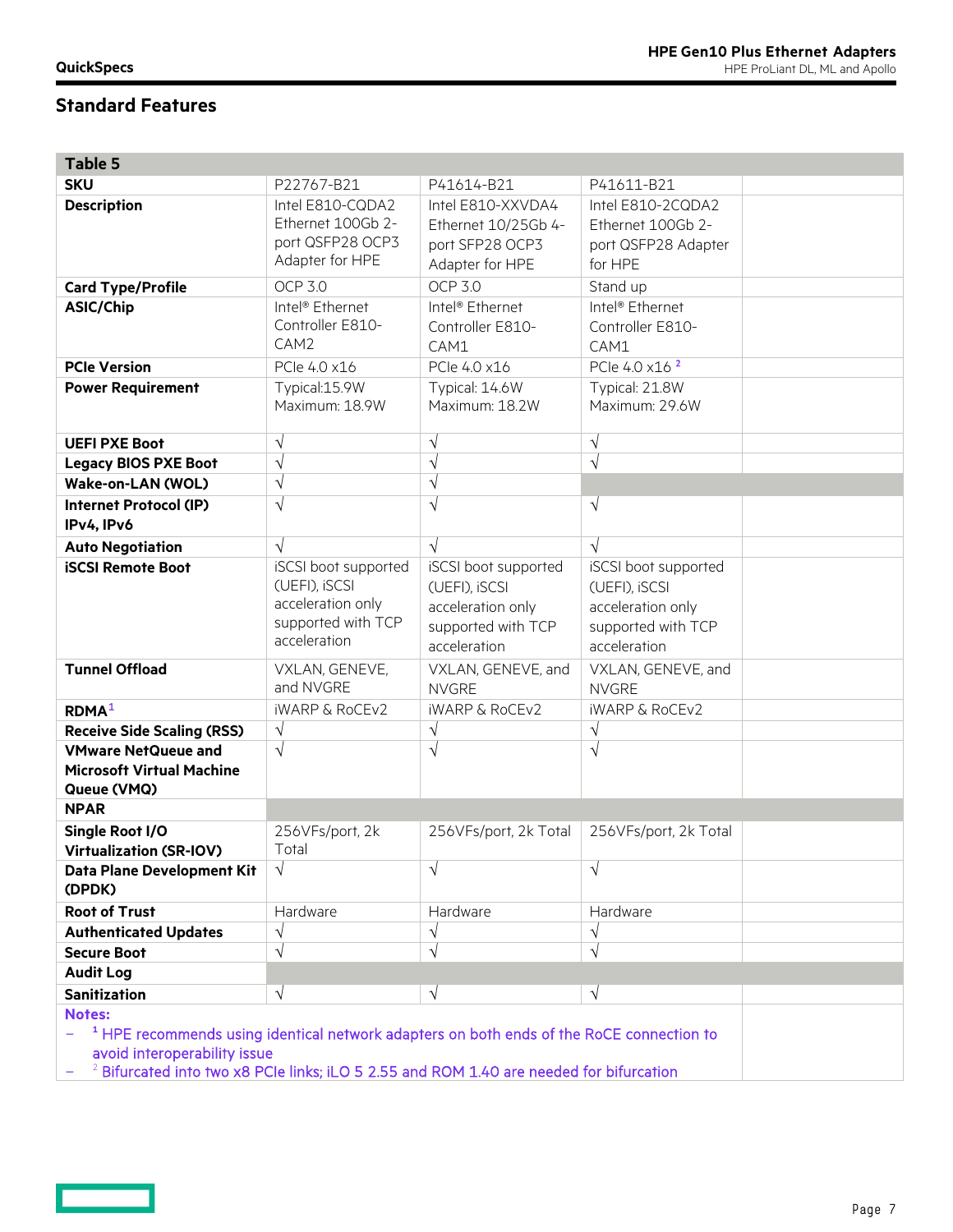| Table 6                                                                                                                           |                                                                            |                                                                            |                                                                                    |                                                                               |
|-----------------------------------------------------------------------------------------------------------------------------------|----------------------------------------------------------------------------|----------------------------------------------------------------------------|------------------------------------------------------------------------------------|-------------------------------------------------------------------------------|
| <b>SKU</b>                                                                                                                        | P21933-B21                                                                 | P10094-B21                                                                 | P10118-B21                                                                         | P22702-B21                                                                    |
| <b>Description</b>                                                                                                                | Marvell<br>QL41132HLCU<br>Ethernet 10Gb 2-<br>port SFP+ Adapter<br>for HPE | Marvell<br>QL41134HLCU<br>Ethernet 10Gb 4-<br>port SFP+ Adapter<br>for HPE | Marvell<br>QL41232HQCU<br>Ethernet 10/25Gb<br>2-port SFP28 OCP3<br>Adapter for HPE | Marvell<br>QL41232HLCU<br>Ethernet 10/25Gb<br>2-port SFP28<br>Adapter for HPE |
| <b>Card Type/Profile</b>                                                                                                          | Stand up                                                                   | Stand up                                                                   | <b>OCP 3.0</b>                                                                     | Stand up                                                                      |
| <b>ASIC/Chip</b>                                                                                                                  | Marvell QL41102-<br>A <sub>2</sub> G                                       | Marvell QL41104-<br>A <sub>2</sub> G                                       | Marvell QL41202-<br>A2G                                                            | Marvell QL41202-<br>A <sub>2</sub> G                                          |
| <b>PCIe Version</b>                                                                                                               | PCle 3.0 x8                                                                | PCle 3.0 x8                                                                | PCle 3.0 x8                                                                        | PCle 3.0 x8                                                                   |
| <b>Power Requirement</b>                                                                                                          | Typical: 11.3 W<br>Max: 13.1 W                                             | Typical: 11.5 W<br>Max: 13.6 W                                             | Typical: 11.6 W<br>Max: 13.5 W                                                     | Typical: 11.6 W<br>Max: 13.5 W                                                |
| <b>UEFI PXE Boot</b>                                                                                                              | $\sqrt{ }$                                                                 | $\sqrt{ }$                                                                 | $\sqrt{}$                                                                          | $\sqrt{ }$                                                                    |
| <b>Legacy BIOS PXE Boot</b>                                                                                                       | $\overline{\sqrt{} }$                                                      | $\sqrt{}$                                                                  | $\overline{\sqrt{} }$                                                              | $\sqrt{}$                                                                     |
| Wake-on-LAN (WOL)                                                                                                                 |                                                                            |                                                                            | $\overline{\sqrt{} }$                                                              |                                                                               |
| <b>Internet Protocol (IP)</b><br>IPv4, IPv6                                                                                       | $\sqrt{}$                                                                  | $\sqrt{}$                                                                  | $\sqrt{}$                                                                          | $\sqrt{}$                                                                     |
| <b>Auto Negotiation</b>                                                                                                           |                                                                            |                                                                            | 10Gb, 25Gb                                                                         | 10Gb, 25Gb                                                                    |
| <b>iSCSI Remote Boot</b>                                                                                                          | <b>UEFI</b>                                                                | UEFI                                                                       | <b>UEFI</b>                                                                        | <b>UEFI</b>                                                                   |
| <b>Tunnel Offload</b>                                                                                                             | NVGRE, VXLAN,<br>GRE, GENEVE                                               | NVGRE, VXLAN,<br>GRE, GENEVE                                               | NVGRE, VXLAN,<br>GRE, GENEVE                                                       | NVGRE, VXLAN,<br>GRE, GENEVE                                                  |
| R <sup>1</sup>                                                                                                                    | RoCEv1, RoCEv2,<br><b>iWARP</b>                                            | RoCEv1, RoCEv2,<br><b>iWARP</b>                                            | RoCEv1, RoCEv2,<br><b>iWARP</b>                                                    | RoCEv1, RoCEv2,<br><b>iWARP</b>                                               |
| <b>Receive Side Scaling (RSS)</b>                                                                                                 | $\sqrt{ }$                                                                 | $\sqrt{ }$                                                                 | $\sqrt{ }$                                                                         | $\sqrt{ }$                                                                    |
| <b>VMware NetQueue and</b><br><b>Microsoft Virtual Machine Queue</b><br>(VMQ)                                                     | $\sqrt{ }$                                                                 | $\sqrt{ }$                                                                 | $\sqrt{}$                                                                          | $\sqrt{ }$                                                                    |
| <b>NPAR</b>                                                                                                                       | $\sqrt{ }$                                                                 | $\sqrt{ }$                                                                 | $\sqrt{ }$                                                                         | $\sqrt{ }$                                                                    |
| <b>Single Root I/O Virtualization</b><br>(SR-IOV)                                                                                 | 192 VF's total                                                             | 192 VF's total                                                             | 192 VF's total                                                                     | 192 VF's total                                                                |
| Data Plane Development Kit<br>(DPDK)                                                                                              | $\sqrt{ }$                                                                 | $\sqrt{ }$                                                                 | $\sqrt{}$                                                                          | $\sqrt{ }$                                                                    |
| <b>Root of Trust</b>                                                                                                              | Firmware                                                                   | Firmware                                                                   | Firmware                                                                           | Firmware                                                                      |
| <b>Authenticated Updates</b>                                                                                                      | $\sqrt{}$                                                                  | $\sqrt{ }$                                                                 | $\sqrt{}$                                                                          | $\sqrt{}$                                                                     |
| <b>Secure Boot</b>                                                                                                                | $\sqrt{ }$                                                                 | $\sqrt{ }$                                                                 | $\sqrt{ }$                                                                         | $\sqrt{ }$                                                                    |
| <b>Audit Log</b>                                                                                                                  | $\sqrt{ }$                                                                 | $\sqrt{ }$                                                                 | $\sqrt{}$                                                                          | $\sqrt{ }$                                                                    |
| <b>Sanitization</b>                                                                                                               |                                                                            | $\overline{\sqrt{2}}$                                                      |                                                                                    |                                                                               |
| Notes: <sup>1</sup> HPE recommends using Identical network adapters on both ends of the RoCE connection to avoid interoperability |                                                                            |                                                                            |                                                                                    |                                                                               |

issue

**Contract Contract**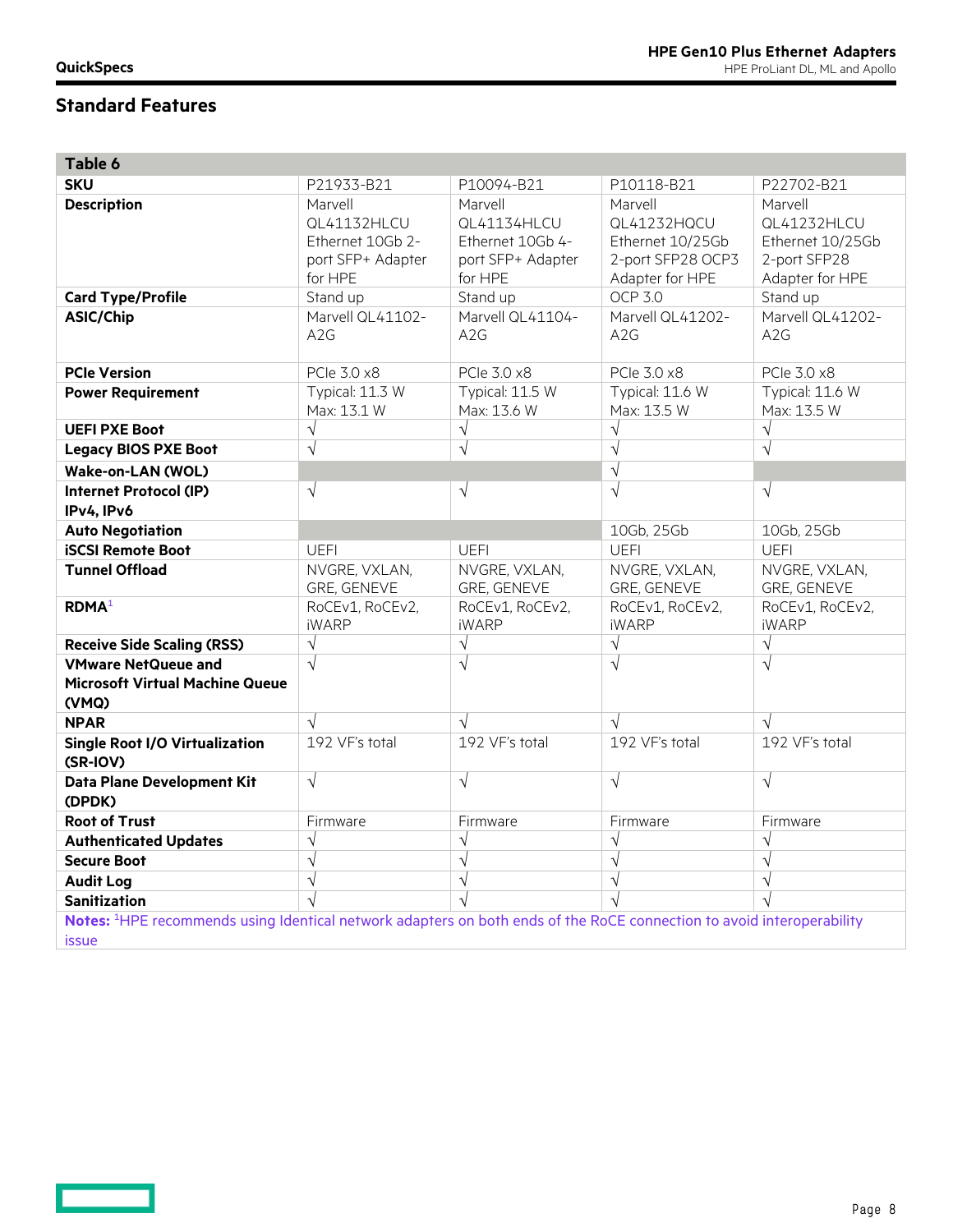<u>and</u>

| Table 7                                                                                                                                           |                                                                          |                                                                       |                                                                                      |
|---------------------------------------------------------------------------------------------------------------------------------------------------|--------------------------------------------------------------------------|-----------------------------------------------------------------------|--------------------------------------------------------------------------------------|
| <b>SKU</b>                                                                                                                                        | P08452-B21                                                               | P08437-B21                                                            | P10103-B21                                                                           |
| <b>Description</b>                                                                                                                                | Marvell QL41132HQCU<br>Ethernet 10Gb 2-port SFP+<br>OCP3 Adapter for HPE | Marvell QL41132HLRJ<br>Ethernet 10Gb 2-port<br>BASE-T Adapter for HPE | Marvell QL41132HQRJ<br>Ethernet 10Gb 2-port<br>BASE-T OCP3 Adapter for<br><b>HPE</b> |
| <b>Card Type/Profile</b>                                                                                                                          | <b>OCP 3.0</b>                                                           | Stand up                                                              | <b>OCP 3.0</b>                                                                       |
| <b>ASIC/Chip</b>                                                                                                                                  | Marvell QL41102-A2G                                                      | Marvell QL41102-A2G                                                   | Marvell QL41102-A2G                                                                  |
| <b>PCIe Version</b>                                                                                                                               | PCle 3.0 x8                                                              | PCle 3.0 x8                                                           | PCle 3.0 x8                                                                          |
| <b>Power Requirement</b>                                                                                                                          | Typical: 11.6 W<br>Max: 13.5 W                                           | Typical: 21 W<br>Max: 23 W                                            | Typical: 20.1 W<br>Max: 25 W                                                         |
| <b>UEFI PXE Boot</b>                                                                                                                              | $\sqrt{ }$                                                               | $\sqrt{ }$                                                            | $\sqrt{}$                                                                            |
| <b>Legacy BIOS PXE Boot</b>                                                                                                                       | $\sqrt{ }$                                                               | $\sqrt{}$                                                             | $\sqrt{}$                                                                            |
| <b>Wake-on-LAN (WOL)</b>                                                                                                                          | $\sqrt{}$                                                                |                                                                       | $\overline{\sqrt{2}}$                                                                |
| <b>Internet Protocol (IP)</b><br>IPv4, IPv6                                                                                                       | $\sqrt{ }$                                                               | $\sqrt{ }$                                                            | $\sqrt{}$                                                                            |
| <b>Auto Negotiation</b>                                                                                                                           |                                                                          | 1Gb, 10Gb                                                             | 1Gb, 10Gb                                                                            |
| <b>iSCSI Remote Boot</b>                                                                                                                          | <b>UEFI</b>                                                              | <b>UEFI</b>                                                           | <b>UEFI</b>                                                                          |
| <b>Tunnel Offload</b>                                                                                                                             | NVGRE, VXLAN, GRE,<br><b>GENEVE</b>                                      | NVGRE, VXLAN, GRE,<br><b>GENEVE</b>                                   | NVGRE, VXLAN, GRE,<br><b>GENEVE</b>                                                  |
| <b>RDMA</b> <sup>1</sup>                                                                                                                          | RoCEv1, RoCEv2, iWARP                                                    | RoCEv1, RoCEv2, iWARP                                                 | RoCEv1, RoCEv2, iWARP                                                                |
| <b>Receive Side Scaling (RSS)</b>                                                                                                                 | $\sqrt{ }$                                                               | $\sqrt{ }$                                                            | $\sqrt{}$                                                                            |
| <b>VMware NetQueue and Microsoft</b><br><b>Virtual Machine Queue (VMQ)</b>                                                                        | $\sqrt{ }$                                                               | $\sqrt{ }$                                                            | $\sqrt{}$                                                                            |
| <b>NPAR</b>                                                                                                                                       | $\sqrt{ }$                                                               | $\sqrt{ }$                                                            | $\sqrt{ }$                                                                           |
| <b>Single Root I/O Virtualization</b><br>(SR-IOV)                                                                                                 | 192 VF's total                                                           | 192 VF's total                                                        | 192 VF's total                                                                       |
| Data Plane Development Kit<br>(DPDK)                                                                                                              | $\sqrt{ }$                                                               | $\sqrt{}$                                                             | $\sqrt{}$                                                                            |
| <b>Root of Trust</b>                                                                                                                              | Firmware                                                                 | Firmware                                                              | Firmware                                                                             |
| <b>Authenticated Updates</b>                                                                                                                      | $\sqrt{}$                                                                | $\sqrt{}$                                                             | $\sqrt{}$                                                                            |
| <b>Secure Boot</b>                                                                                                                                | $\sqrt{ }$                                                               | $\sqrt{}$                                                             | $\sqrt{}$                                                                            |
| <b>Audit Log</b>                                                                                                                                  | $\sqrt{}$                                                                | $\sqrt{}$                                                             | $\sqrt{}$                                                                            |
| <b>Sanitization</b>                                                                                                                               | $\overline{\sqrt{2}}$                                                    |                                                                       |                                                                                      |
| Notes: <sup>1</sup> HPE recommends using identical network adapters on both ends of the RoCE connection to avoid interoperability<br><i>issue</i> |                                                                          |                                                                       |                                                                                      |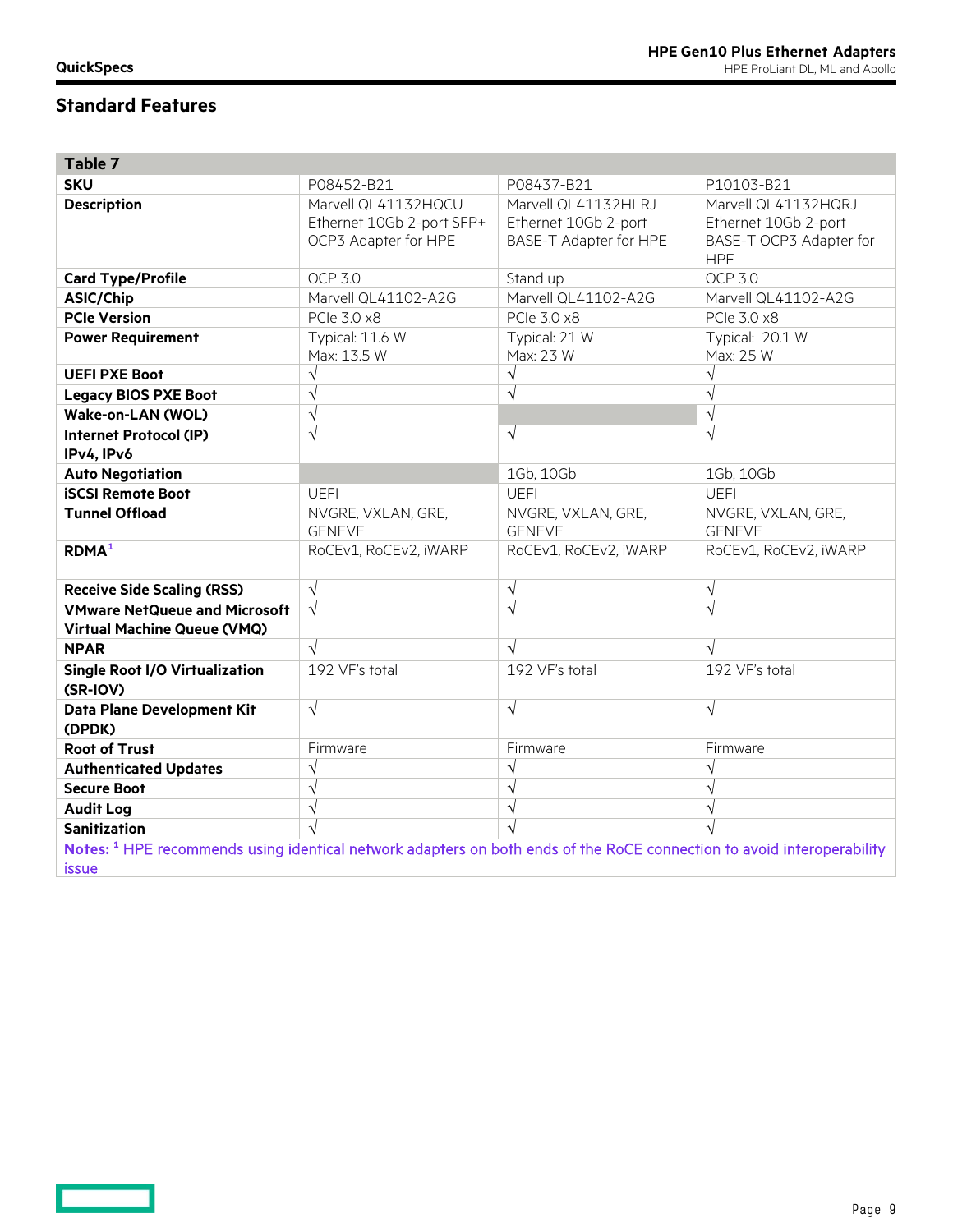**Contract** 

| <b>Table 8</b>                                                                                                                    |                                                                                                      |                                                                                                      |                                                                                                |                                                                                              |
|-----------------------------------------------------------------------------------------------------------------------------------|------------------------------------------------------------------------------------------------------|------------------------------------------------------------------------------------------------------|------------------------------------------------------------------------------------------------|----------------------------------------------------------------------------------------------|
| <b>SKU</b>                                                                                                                        | P10180-B21                                                                                           | P25960-B21                                                                                           | P13188-B21                                                                                     | P10112-B21                                                                                   |
| <b>Description</b>                                                                                                                | Mellanox<br>MCX623105AS-<br><b>VDAT Ethernet</b><br>200Gb 1-port<br>QSFP56 Adapter for<br><b>HPE</b> | Mellanox<br>MCX623106AS-<br><b>CDAT Ethernet</b><br>100Gb 2-port<br>QSFP56 Adapter for<br><b>HPE</b> | Mellanox MCX512F-<br><b>ACHT Ethernet</b><br>10/25Gb 2-port<br>SFP28 Adapter for<br><b>HPE</b> | Mellanox MCX562A-<br><b>ACAI Ethernet</b><br>10/25Gb 2-port<br>SFP28 OCP3<br>Adapter for HPE |
| <b>Card Type/Profile</b>                                                                                                          | Stand up                                                                                             | Stand up                                                                                             | Stand up                                                                                       | <b>OCP 3.0</b>                                                                               |
| <b>ASIC/Chip</b>                                                                                                                  | Mellanox<br>MCX623105AS-<br><b>VDAT</b>                                                              | Mellanox<br>MCX623106AS-<br><b>CDAT</b>                                                              | Mellanox MCX512F-<br><b>ACHT</b>                                                               | Mellanox MCX562A-<br><b>ACAI</b>                                                             |
| <b>PCIe Version</b>                                                                                                               | PCle 4x16                                                                                            | PCIe 4x16                                                                                            | PCle 3.0 x16                                                                                   | PCle 3.0 x16                                                                                 |
| <b>Power Requirement</b>                                                                                                          | Typical: 13W<br>Max: 18.4W                                                                           | Typical: 13W<br>Max: 18.4W                                                                           | Typical: 8W<br>Max: 10W                                                                        | Typical: 6.3W<br>Max: 8.9W                                                                   |
| <b>UEFI PXE Boot</b>                                                                                                              | $\sqrt{}$                                                                                            | $\sqrt{ }$                                                                                           | $\sqrt{ }$                                                                                     | $\sqrt{ }$                                                                                   |
| <b>Legacy BIOS PXE Boot</b>                                                                                                       | $\sqrt{ }$                                                                                           | $\sqrt{2}$                                                                                           | $\sqrt{2}$                                                                                     | $\sqrt{ }$                                                                                   |
| Wake-on-LAN (WOL)                                                                                                                 |                                                                                                      |                                                                                                      |                                                                                                | $\sqrt{}$                                                                                    |
| <b>Internet Protocol (IP)</b><br>IPv4, IPv6                                                                                       | $\sqrt{ }$                                                                                           | $\sqrt{}$                                                                                            | $\sqrt{ }$                                                                                     | $\sqrt{ }$                                                                                   |
| <b>Auto Negotiation</b>                                                                                                           | 1/10/25/40/50/100<br>$/200$ Gb <sup>2</sup>                                                          | 1/10/25/40/50/100<br>Gb                                                                              | 10Gb, 25Gb                                                                                     | 10Gb, 25Gb                                                                                   |
| <b>iSCSI Remote Boot</b>                                                                                                          | <b>UEFI</b>                                                                                          | <b>UEFI</b>                                                                                          | <b>UEFI</b>                                                                                    | <b>UEFI</b>                                                                                  |
| <b>Tunnel Offload</b>                                                                                                             | VXLAN, NVGRE,<br><b>GENEVE</b>                                                                       | VXLAN, NVGRE,<br><b>GENEVE</b>                                                                       | VXLAN, NVGRE,<br><b>GENEVE</b>                                                                 | VXLAN, NVGRE,<br><b>GENEVE</b>                                                               |
| R <sup>1</sup>                                                                                                                    | RoCEv1, RoCEv2                                                                                       | RoCEv1, RoCEv2                                                                                       | RoCEv1, RoCEv2                                                                                 | RoCEv1, RoCEv2                                                                               |
| <b>Receive Side Scaling (RSS)</b>                                                                                                 | $\sqrt{}$                                                                                            | $\sqrt{}$                                                                                            | $\sqrt{}$                                                                                      | $\sqrt{}$                                                                                    |
| <b>VMware NetQueue and</b><br><b>Microsoft Virtual Machine</b><br>Queue (VMQ)                                                     | $\sqrt{}$                                                                                            | $\sqrt{}$                                                                                            | $\sqrt{}$                                                                                      | $\sqrt{}$                                                                                    |
| <b>NPAR</b>                                                                                                                       |                                                                                                      |                                                                                                      |                                                                                                |                                                                                              |
| <b>Single Root I/O Virtualization</b><br>(SR-IOV)                                                                                 | 512 total, variable<br>per port                                                                      | 512 total, variable<br>per port                                                                      | 512 VF's total                                                                                 | 512 VF's total                                                                               |
| Data Plane Development Kit<br>(DPDK)                                                                                              | $\sqrt{ }$                                                                                           | $\sqrt{ }$                                                                                           | $\sqrt{ }$                                                                                     | $\sqrt{ }$                                                                                   |
| <b>Root of Trust</b>                                                                                                              | Hardware                                                                                             | Hardware                                                                                             | Firmware                                                                                       | Firmware                                                                                     |
| <b>Authenticated Updates</b>                                                                                                      | $\sqrt{}$                                                                                            | $\sqrt{ }$                                                                                           | $\sqrt{ }$                                                                                     | $\sqrt{ }$                                                                                   |
| <b>Secure Boot</b>                                                                                                                | $\sqrt{}$                                                                                            | $\sqrt{}$                                                                                            | $\sqrt{ }$                                                                                     | $\sqrt{ }$                                                                                   |
| <b>Audit Log</b>                                                                                                                  | $\sqrt{ }$                                                                                           | $\sqrt{ }$                                                                                           | $\sqrt{ }$                                                                                     | $\sqrt{2}$                                                                                   |
| <b>Sanitization</b>                                                                                                               |                                                                                                      |                                                                                                      |                                                                                                | $\sqrt{ }$                                                                                   |
| Notes: <sup>1</sup> HPE recommends using identical network adapters on both ends of the RoCE connection to avoid interoperability |                                                                                                      |                                                                                                      |                                                                                                |                                                                                              |
| <b>issue</b>                                                                                                                      |                                                                                                      |                                                                                                      |                                                                                                |                                                                                              |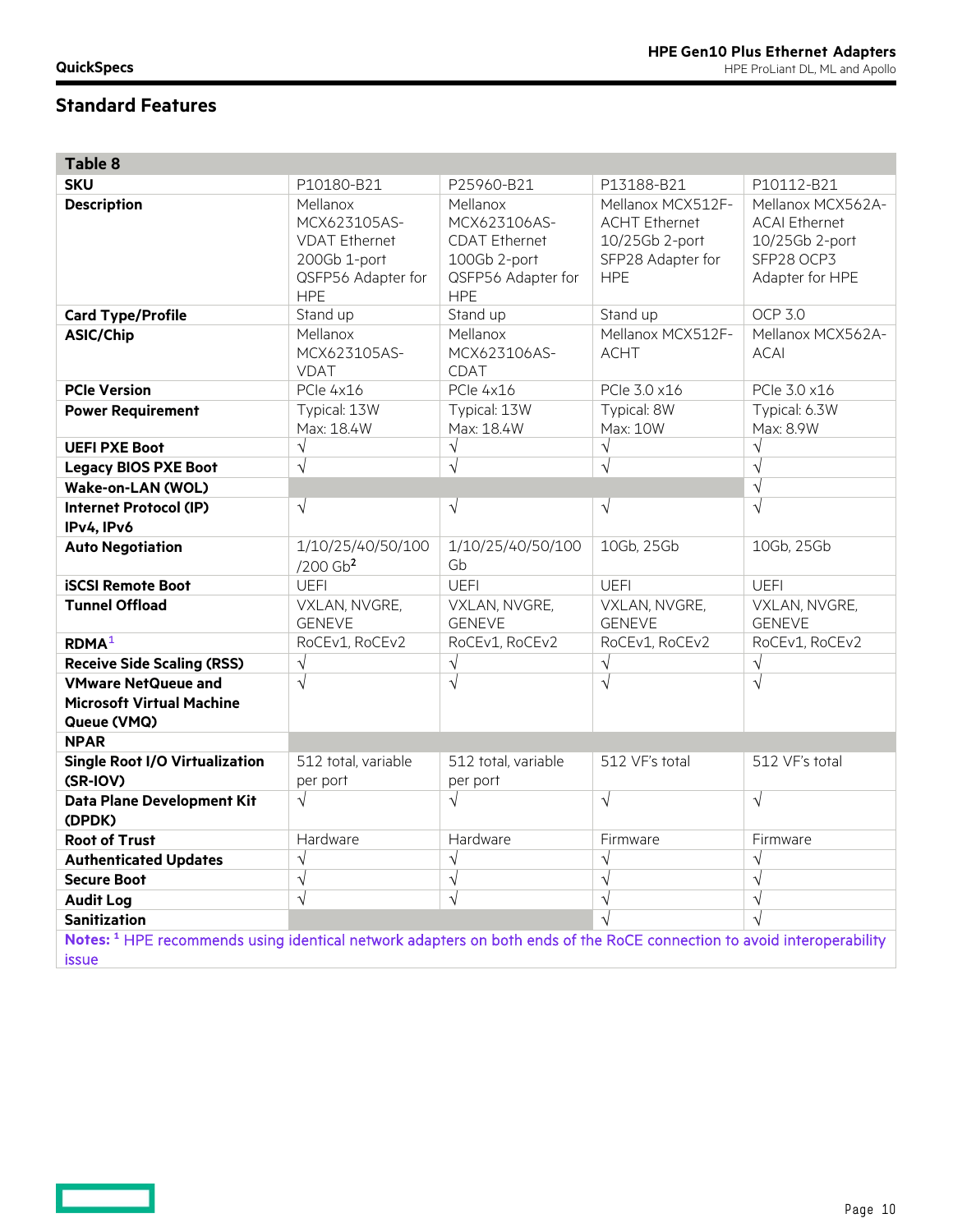| Table 9                                                                       |                                                             |                                                                                                                  |                                                                                                |
|-------------------------------------------------------------------------------|-------------------------------------------------------------|------------------------------------------------------------------------------------------------------------------|------------------------------------------------------------------------------------------------|
| <b>SKU</b>                                                                    | P21927-B21                                                  | P42044-B21                                                                                                       | P42041-B21                                                                                     |
| <b>Description</b>                                                            | HPE Ethernet 100Gb 2-port<br>QSFP28 MCX516A-CCHT<br>Adapter | Mellanox MCX631102AS-<br>ADAT Ethernet 10/25Gb 2-<br>port SFP28 Adapter for HPE                                  | Mellanox MCX631432AS-<br>ADAI Ethernet 10/25Gb 2-<br>port SFP28 OCP3 Adapter for<br><b>HPE</b> |
| <b>Card Type/Profile</b>                                                      | Stand up                                                    | Stand up                                                                                                         | OCP 3.0                                                                                        |
| <b>ASIC/Chip</b>                                                              | Mellanox MCX516A -CCHT                                      | Mellanox MCX631102AS-<br>ADAT                                                                                    | Mellanox MCX631432AS-<br><b>ADAI</b>                                                           |
| <b>PCIe Version</b>                                                           | PCIe 3.0 x16                                                | PCle 4x8                                                                                                         | PCle 4x8                                                                                       |
| <b>Power Requirement</b>                                                      | Typical: 6.3W<br>Max: 8.9W                                  | Typical: 13W<br>Max: 18.4W                                                                                       | Typical: 13W<br>Max: 18.4W                                                                     |
| <b>UEFI PXE Boot</b>                                                          | $\sqrt{}$                                                   | $\sqrt{}$                                                                                                        | $\sqrt{}$                                                                                      |
| <b>Legacy BIOS PXE Boot</b>                                                   | $\sqrt{}$                                                   | $\sqrt{ }$                                                                                                       | $\sqrt{}$                                                                                      |
| <b>Wake-on-LAN (WOL)</b>                                                      |                                                             |                                                                                                                  | $\overline{\sqrt{2}}$                                                                          |
| <b>Internet Protocol (IP)</b><br>IPv4, IPv6                                   | $\sqrt{ }$                                                  | $\sqrt{ }$                                                                                                       | $\sqrt{}$                                                                                      |
| <b>Auto Negotiation</b>                                                       | 1Gb,10Gb,25Gb,<br>40Gb,50Gb,100Gb                           | 1/10/25Gb                                                                                                        | 1/10/25Gb                                                                                      |
| <b>iSCSI Remote Boot</b>                                                      | <b>UEFI</b>                                                 | <b>UEFI</b>                                                                                                      | <b>UEFI</b>                                                                                    |
| <b>Tunnel Offload</b>                                                         | VXLAN, NVGRE,<br><b>GENEVE</b>                              | VXLAN, NVGRE, GENEVE                                                                                             | VXLAN, NVGRE, GENEVE                                                                           |
| RDMA <sup>1</sup>                                                             | RoCEv1, RoCEv2                                              | RoCEv1, RoCEv2                                                                                                   | RoCEv1, RoCEv2                                                                                 |
| <b>Receive Side Scaling (RSS)</b>                                             | $\sqrt{ }$                                                  | $\sqrt{}$                                                                                                        | $\sqrt{}$                                                                                      |
| <b>VMware NetQueue and</b><br><b>Microsoft Virtual Machine</b><br>Queue (VMQ) | $\sqrt{}$                                                   | $\sqrt{2}$                                                                                                       | $\sqrt{}$                                                                                      |
| <b>NPAR</b>                                                                   |                                                             |                                                                                                                  |                                                                                                |
| <b>Single Root I/O</b><br><b>Virtualization (SR-IOV)</b>                      | 512 VF's total                                              | 512 total, variable per port                                                                                     | 512 total, variable per port                                                                   |
| <b>Data Plane Development</b><br><b>Kit (DPDK)</b>                            | $\sqrt{ }$                                                  | $\sqrt{ }$                                                                                                       | $\sqrt{}$                                                                                      |
| <b>Root of Trust</b>                                                          | Firmware                                                    | Hardware                                                                                                         | Hardware                                                                                       |
| <b>Authenticated Updates</b>                                                  | $\sqrt{}$                                                   | $\sqrt{ }$                                                                                                       | $\sqrt{}$                                                                                      |
| <b>Secure Boot</b>                                                            | $\sqrt{ }$                                                  | $\sqrt{ }$                                                                                                       | $\sqrt{}$                                                                                      |
| <b>Audit Log</b>                                                              | $\sqrt{ }$                                                  | $\sqrt{ }$                                                                                                       | $\sqrt{}$                                                                                      |
| <b>Sanitization</b>                                                           |                                                             |                                                                                                                  |                                                                                                |
| interoperability issue                                                        |                                                             | Notes: <sup>1</sup> HPE recommends using identical network adapters on both ends of the RoCE connection to avoid |                                                                                                |

 $\overline{\phantom{0}}$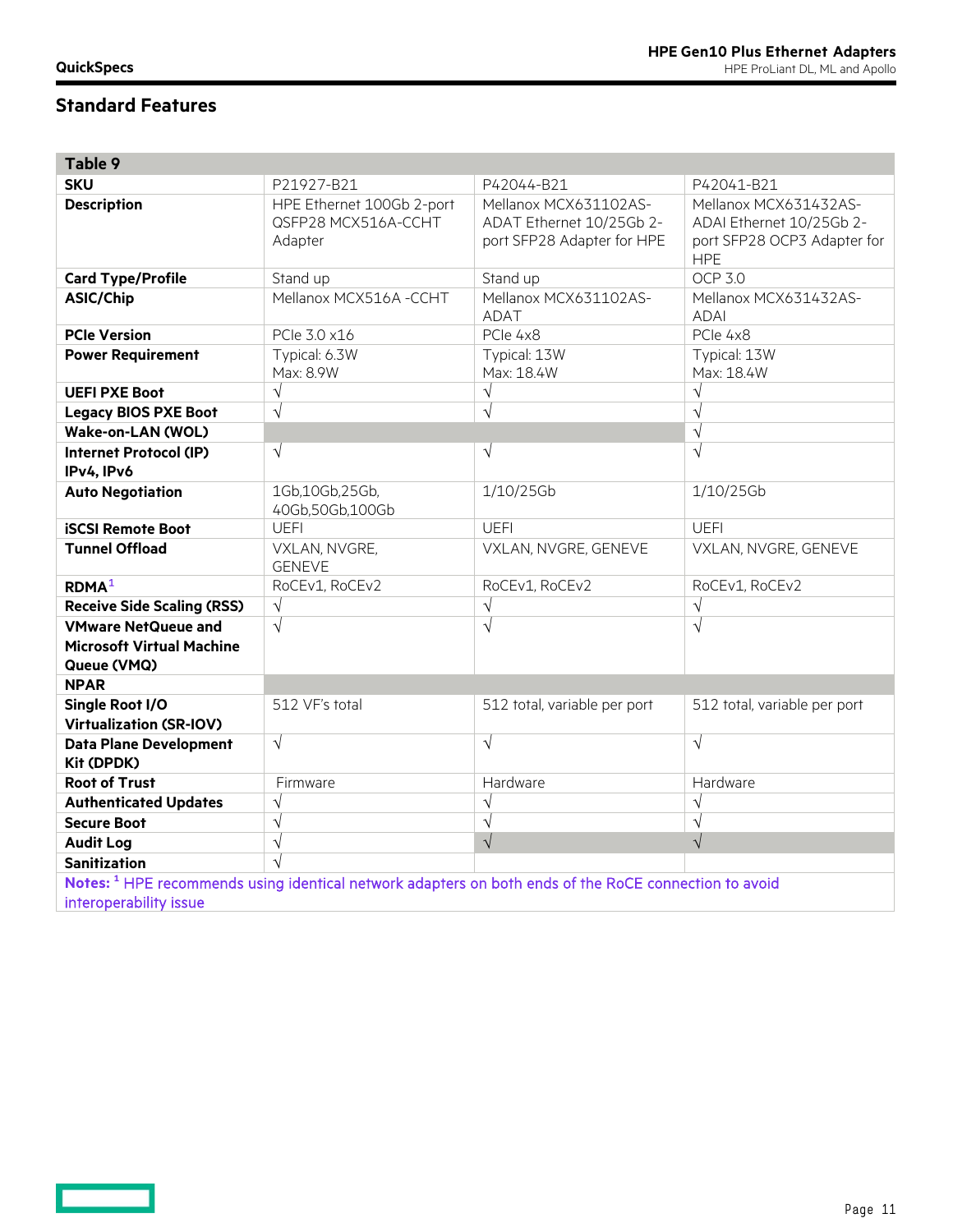**Contract Contract** 

| Table 10                                                                                                         |                                                  |                                                   |
|------------------------------------------------------------------------------------------------------------------|--------------------------------------------------|---------------------------------------------------|
| <b>SKU</b>                                                                                                       | P21109-B21                                       | P24437-B21                                        |
| <b>Description</b>                                                                                               | Xilinx X2522-25G-PLUS<br>Ethernet 10/25Gb 2-port | Xilinx X2522-25G Ethernet<br>10/25Gb 2-port SFP28 |
|                                                                                                                  | SFP28 Adapter for HPE                            | Adapter for HPE                                   |
| <b>Card Type/Profile</b>                                                                                         | Stand up                                         | Stand up                                          |
| <b>ASIC/Chip</b>                                                                                                 | Solarflare X2522-25G-PLUS                        | Solarflare X2522-25G                              |
| <b>PCIe Version</b>                                                                                              | PCle 3.0 x8                                      | PCle 3.0 x8                                       |
| <b>Power Requirement</b>                                                                                         | Typical: 14W                                     | Typical: 14W                                      |
|                                                                                                                  | Max: 17.5W                                       | Max: 17.5W                                        |
| <b>UEFI PXE Boot</b>                                                                                             | $\sqrt{}$                                        | $\sqrt{}$                                         |
| <b>Legacy BIOS PXE Boot</b>                                                                                      | $\sqrt{}$                                        | $\sqrt{}$                                         |
| <b>Wake-on-LAN (WOL)</b>                                                                                         |                                                  |                                                   |
| <b>Internet Protocol (IP)</b><br>IPv4, IPv6                                                                      | $\sqrt{}$                                        | $\sqrt{}$                                         |
| <b>Auto Negotiation</b>                                                                                          | 10Gb, 25Gb                                       | 10Gb, 25Gb                                        |
| <b>iSCSI Remote Boot</b>                                                                                         | <b>UEFI</b>                                      | <b>UEFI</b>                                       |
| <b>Tunnel Offload</b>                                                                                            | VXLAN, NVGRE, GENEVE                             | VXLAN, NVGRE, GENEVE                              |
| R <sup>1</sup>                                                                                                   | RoCEv1, RoCEv2                                   | RoCEv1, RoCEv2                                    |
| <b>Receive Side Scaling (RSS)</b>                                                                                | $\sqrt{}$                                        | $\sqrt{}$                                         |
| <b>VMware NetQueue and</b>                                                                                       | $\sqrt{}$                                        | $\sqrt{}$                                         |
| <b>Microsoft Virtual Machine</b>                                                                                 |                                                  |                                                   |
| Queue (VMQ)                                                                                                      |                                                  |                                                   |
| <b>NPAR</b>                                                                                                      |                                                  |                                                   |
| Single Root I/O<br><b>Virtualization (SR-IOV)</b>                                                                | 240 VF's total                                   | 240 VF's total                                    |
| <b>Data Plane Development</b><br><b>Kit (DPDK)</b>                                                               | $\sqrt{}$                                        | $\sqrt{}$                                         |
| <b>Root of Trust</b>                                                                                             | Firmware                                         | Firmware                                          |
| <b>Authenticated Updates</b>                                                                                     | $\sqrt{}$                                        | $\sqrt{}$                                         |
| <b>Secure Boot</b>                                                                                               | $\sqrt{}$                                        | $\sqrt{}$                                         |
| <b>Audit Log</b>                                                                                                 | $\sqrt{}$                                        | $\sqrt{}$                                         |
| <b>Sanitization</b>                                                                                              |                                                  |                                                   |
| Notes: <sup>1</sup> HPE recommends using identical network adapters on both ends of the RoCE connection to avoid |                                                  |                                                   |
| interoperability issue                                                                                           |                                                  |                                                   |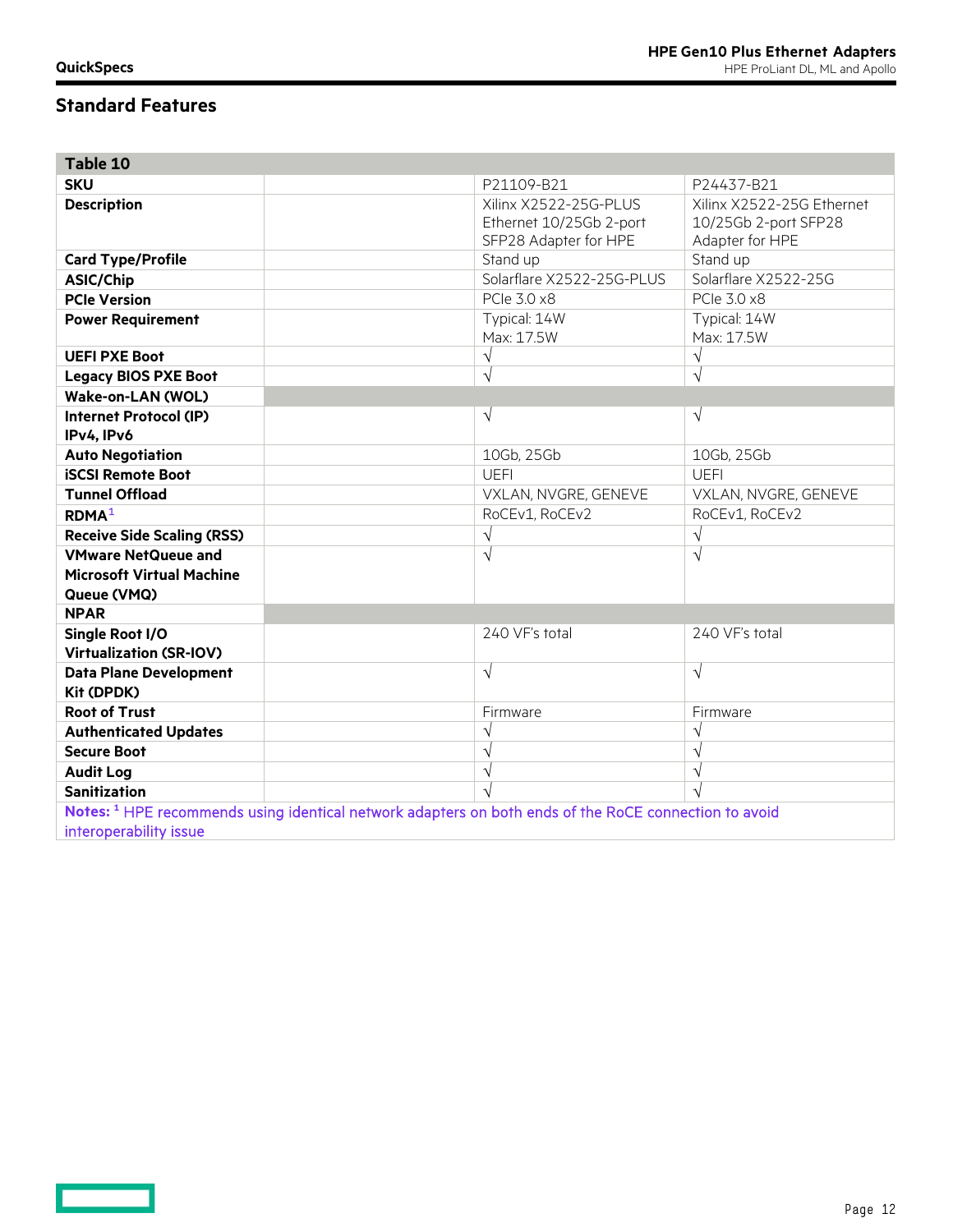Audit Logs are a forensics capability that provides traceability into authenticated firmware updates by capturing changes in standard system logs.

## **Authenticated Updates**

Authenticated Updates brings cryptographic keys onto the NIC (for HW Authentication) to protect user and configuration data from unauthorized access and verify digitally signed firmware.

### **Auto-negotiation**

Automatically senses the speed of the device to which it is attached. It also automatically configures for half or full duplex, depending on the duplex mode of the switch, hub, or router connected to the adapter.

### **DPDK**

DPDK with benefit for packet processing acceleration and use in NFV deployments.

#### **IPv6**

IPv6 uses 128-bit addressing allowing for more devices and users on the internet. IPv4 supported 32-bit addressing.

### **iWARP RDMA**

Delivers RDMA on top of the pervasive TCP/IP protocol. iWARP RDMA runs over standard network and transport layers and works with all Ethernet network infrastructure. TCP provides flow control and congestion management and does not require a lossless Ethernet network. iWARP is a highly routable and scalable RDMA implementation.

#### **Network Partitioning (NPAR)**

Network Partitioning (NPAR) allowing administrators to configure a 10 Gb port as four separate partitions or physical functions. Each PCI function is associated with a different virtual NIC. To the OS and the network, each physical function appears as a separate NIC port.

### **Optimized for Virtualization**

I/O Virtualization support for VMware NetQueue and Microsoft VMQ helps meet the performance demands of consolidated virtual workloads.

#### **Preboot eXecution Environment (PXE)**

Support for PXE enables automatic deployment of computing resources remotely from anywhere. It allows a new or existing server to boot over the network and download software, including the operating system, from a management/ deployment server at another location on the network.

Additionally, PXE enables decentralized software distribution and remote troubleshooting and repairs.

### **Root of Trust**

Root of Trust enables a chain of trust for Authenticating updates to firmware via signature validation. This blocks installation of rogue or corrupted firmware and ensures that the executing firmware is trusted.

#### **RDMA**

Remote Direct memory Access (RDMA) is an accelerated I/O delivery mechanism that allows data to be transferred directly from the user memory of the source server to the user memory of the destination server bypassing the operating system (OS) kernel. Because the RDMA data transfer is performed by the DMA engine on the adapter's network processor, the CPU is not used for the data movement, freeing it to perform other tasks such as hosting more virtual workloads (increased VM density). RDMA protocols include RoCEv1, RoCEv2 and iWARP. All of these protocols reduce overall latency to deliver accelerated performance for applications such as Microsoft Hyper-V Live Migration, Microsoft SQL and Microsoft SharePoint with SMB Direct.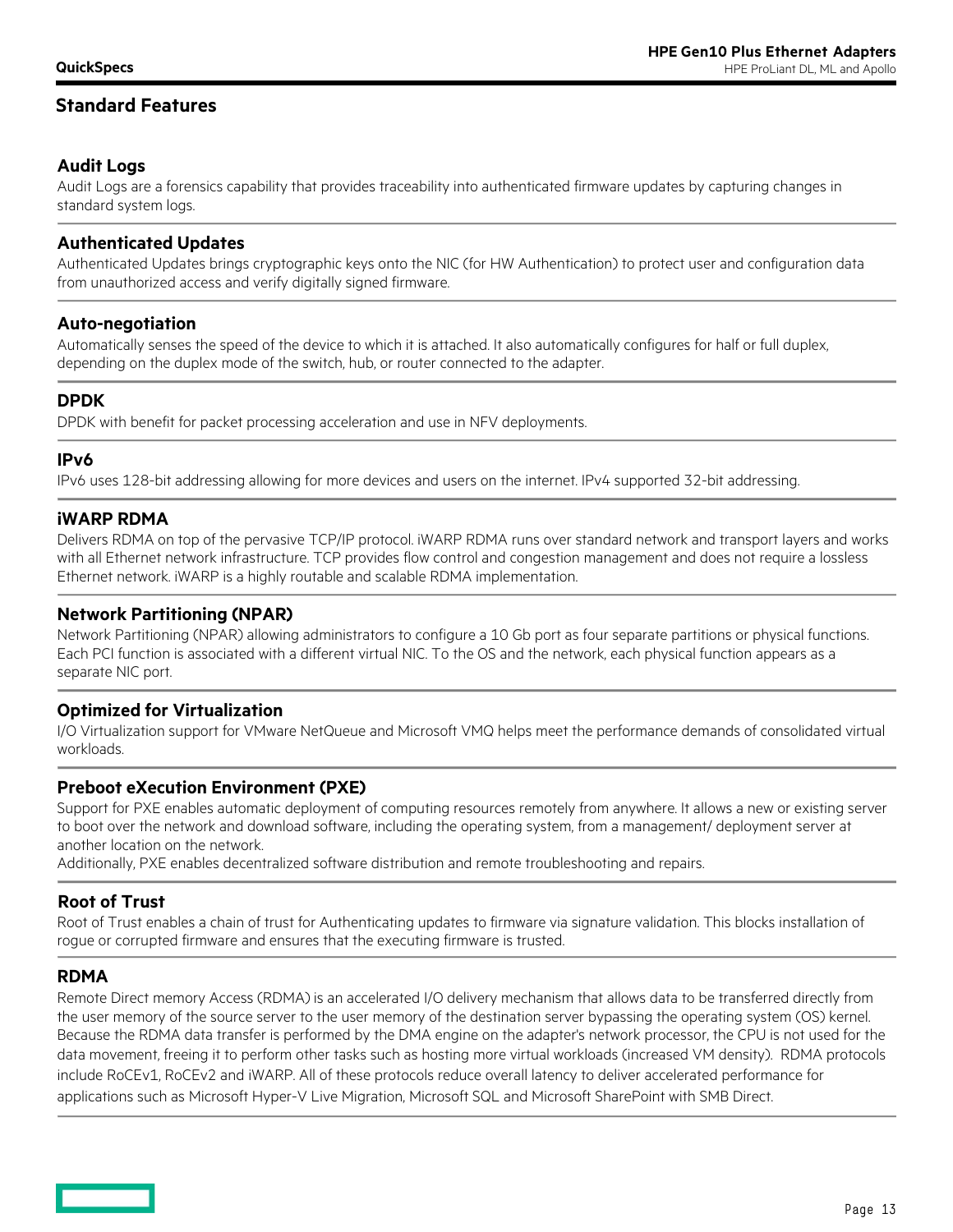## **Receive Side Scaling (RSS)**

RSS resolves the single-processor bottleneck by allowing the receive side network load from a network adapter to be shared across multiple processors. RSS enables packet receive-processing to scale with the number of available processors.

### **Sanitization**

Sanitization (Secure User Data Erase) renders User and configuration data on the NIC irretrievable so that NICs can be safely repurposed or disposed.

#### **Secure Boot**

Secure Boot safeguards the system and ensures no rogue drivers are being executed on start-up.

### **Single-Root I/O Virtualization**

Single-Root I/O Virtualization (SR-IOV) provides a mechanism to bypass the host system hypervisor in virtual environments providing near metal performance and server efficiency. SR-IOV provides mechanism to create multiple Virtual Functions (VFs) to share single PCIe resources. The device is capable of SR-IOV, and requires Server BIOS support, controller firmware, and OS support.

### **TCP/UDP/IP**

TCP/IP offloading techniques including: TCP/IP, UDP checksum offload (TCO) moves the TCP and IP checksum offloading from the CPU to the network adapter. Large send offload (LSO) or TCP segmentation offload (TSO) allows the TCP segmentation to be handled by the adapter rather than the CPU

## **Tunnel Offload**

Minimize the impact of overlay networking on host performance with tunnel offload support for VXLAN, NVGRE and GENEVE. By offloading packet processing to adapters, customers can use overlay networking to increase VM migration flexibility and virtualized overlay networks with minimal impact to performance. HPE Tunnel Offloading increases I/O throughput, reduces CPU utilization, and lowers power consumption. Tunnel Offload supports VMware's VXLAN, Microsoft's NVGRE solutions and Generic Network Virtualization Encapsulation (GENEVE) solutions.

### **VMware NetQueue and Microsoft Virtual Machine Queue (VMQ)**

VMware NetQueue is technology that significantly improves performance of 10 Gigabit Ethernet network adapters in virtualized environments. Windows Hyper-V VMQ (VMQ) is a feature available on servers running Windows Server 2008 R2 with VMQenabled Ethernet adapters. VMQ uses hardware packet filtering to deliver packet data from an external virtual machine network directly to virtual machines, which reduces the overhead of routing packets and copying them from the management operating system to the virtual machine.

#### **Wake-on-LAN**

Wake-on-LAN (WoL) support through the PCI Express bus. A system that supports Wake-on-LAN can remain available to the systems administrator during its normal downtime. Once the machine is awakened, the systems administrator can remotely control, audit, debug, or manage the machine.

#### **Warranty**

Maximum: The remaining warranty of the HPE product in which it is installed (to a maximum three-year, limited warranty). Minimum: One year limited warranty.

**Notes:** Additional information regarding worldwide limited warranty and technical support is available at: **<http://h17007.www1.hpe.com/us/en/enterprise/servers/warranty/index.aspx#.V4e3tPkrJhE>**

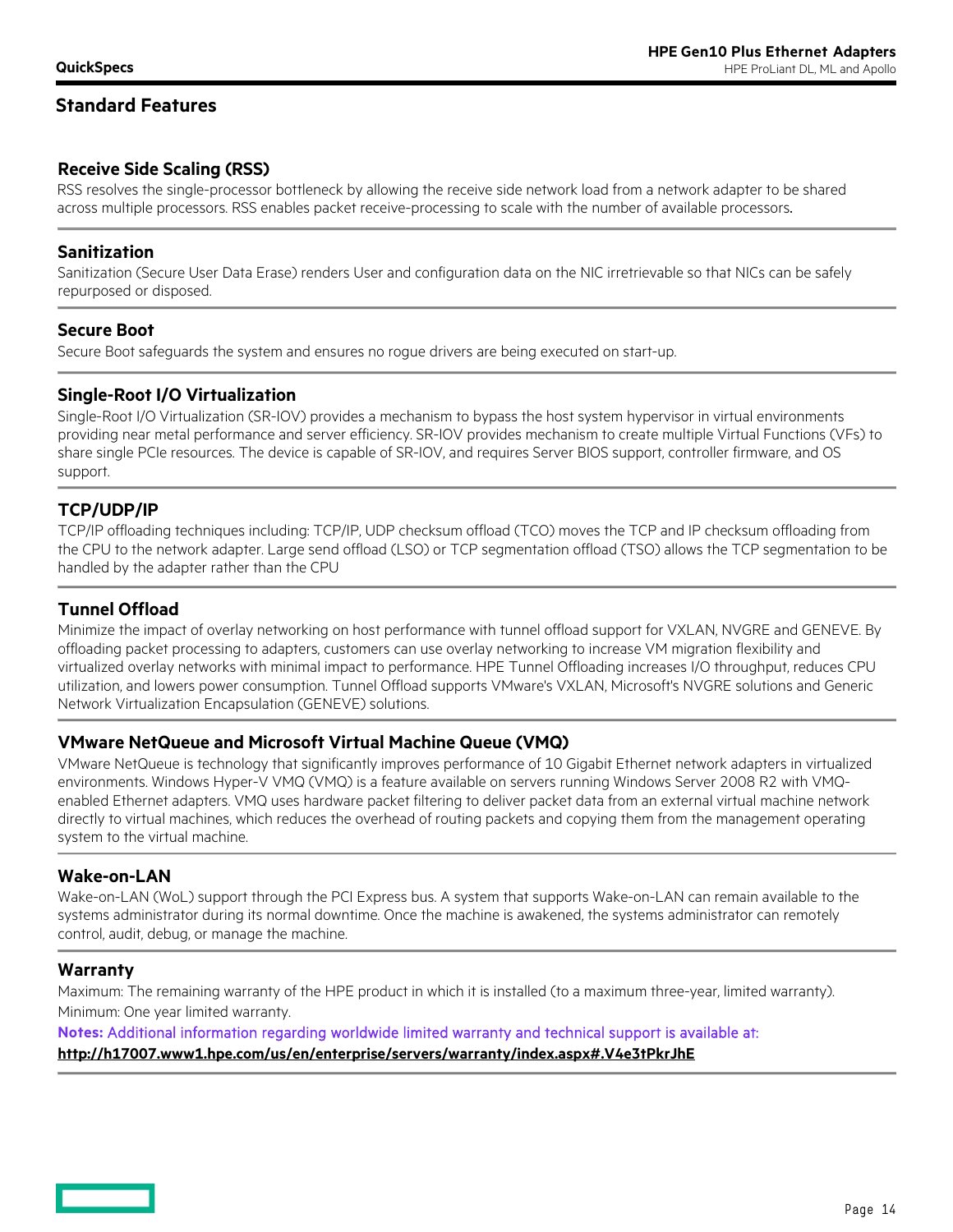### **Server support**

### **HPE Proliant DL110/325/345/360/365/380/385 & Apollo2000/4200/6500 Gen10 Plus Server are supported on SKUs below**

- Broadcom BCM57416 Ethernet 10Gb 2-port BASE-T Adapter for HPE
- Broadcom BCM57416 Ethernet 10Gb 2-port BASE-T OCP3 Adapter for HPE
- Broadcom BCM57412 Ethernet 10Gb 2-port SFP+ Adapter for HPE
- Broadcom BCM57412 Ethernet 10Gb 2-port SFP+ OCP3 Adapter for HPE
- Broadcom BCM57414 Ethernet 10/25Gb 2-port SFP28 Adapter for HPE
- Broadcom BCM57414 Ethernet 10/25Gb 2-port SFP28 OCP3 Adapter for HPE
- Intel I350-T4 Ethernet 1Gb 4-port BASE-T Adapter for HPE
- Intel I350-T4 Ethernet 1Gb 4-port BASE-T OCP3 Adapter for HPE
- Intel X710-DA2 Ethernet 10Gb 2-port SFP+ OCP3 Adapter for HPE
- Intel X710-DA2 Ethernet 10Gb 2-port SFP+ Adapter for HPE
- Intel E810-XXVDA2 Ethernet 10/25Gb 2-port SFP28 Adapter for HPE
- Intel E810-XXVDA2 Ethernet 10/25Gb 2-port SFP28 OCP3 Adapter for HPE
- Intel E810-XXVDA4 Ethernet 10/25Gb 4-port SFP28 Adapter for HPE
- Intel E810-CQDA2 Ethernet 100Gb 2-port QSFP28 Adapter for HPE
- Intel E810-CQDA2 Ethernet 100Gb 2-port QSFP28 OCP3 Adapter for HPE
- Intel E810-XXVDA4 Ethernet 10/25Gb 4-port SFP28 OCP3 Adapter for HPE (Only DL110 Gen10 Plus)
- Intel E810-2CQDA2 Ethernet 100Gb 2-port QSFP28 Adapter for HPE (Only DL110 Gen10 Plus)
- Marvell QL41132HLRJ Ethernet 10Gb 2-port BASE-T Adapter for HPE
- Marvell QL41132HQRJ Ethernet 10Gb 2-port BASE-T OCP3 Adapter for HPE
- Marvell QL41132HLCU Ethernet 10Gb 2-port SFP+ Adapter for HPE
- Marvell QL41132HQCU Ethernet 10Gb 2-port SFP+ OCP3 Adapter for HPE
- Marvell QL41134HLCU Ethernet 10Gb 4-port SFP+ Adapter for HPE
- Marvell QL41232HLCU Ethernet 10/25Gb 2-port SFP28 Adapter for HPE
- Marvell QL41232HQCU Ethernet 10/25Gb 2-port SFP28 OCP3 Adapter for HPE
- Mellanox MCX512F-ACHT Ethernet 10/25Gb 2-port SFP28 Adapter for HPE
- Mellanox MCX562A-ACAI Ethernet 10/25Gb 2-port SFP28 OCP3 Adapter for HPE
- HPE Ethernet 100Gb 2-port QSFP28 MCX516A-CCHT Adapter(Only DL325/385/Apollo 2000 Gen10 Plus)
- Mellanox MCX623106AS-CDAT Ethernet 100Gb 2-port QSFP56 Adapter for HPE
- Mellanox MCX623105AS-VDAT Ethernet 200Gb 1-port QSFP56 Adapter for HPE
- Mellanox MCX631102AS-ADAT Ethernet 10/25Gb 2-port SFP28 Adapter for HPE
- Mellanox MCX631432AS-ADAI Ethernet 10/25Gb 2-port SFP28 OCP3 Adapter for HPE
- Xilinx X2522-25G Ethernet 10/25Gb 2-port SFP28 Adapter for HPE
- Xilinx X2522-25G-PLUS Ethernet 10/25Gb 2-port SFP28 Adapter for HPE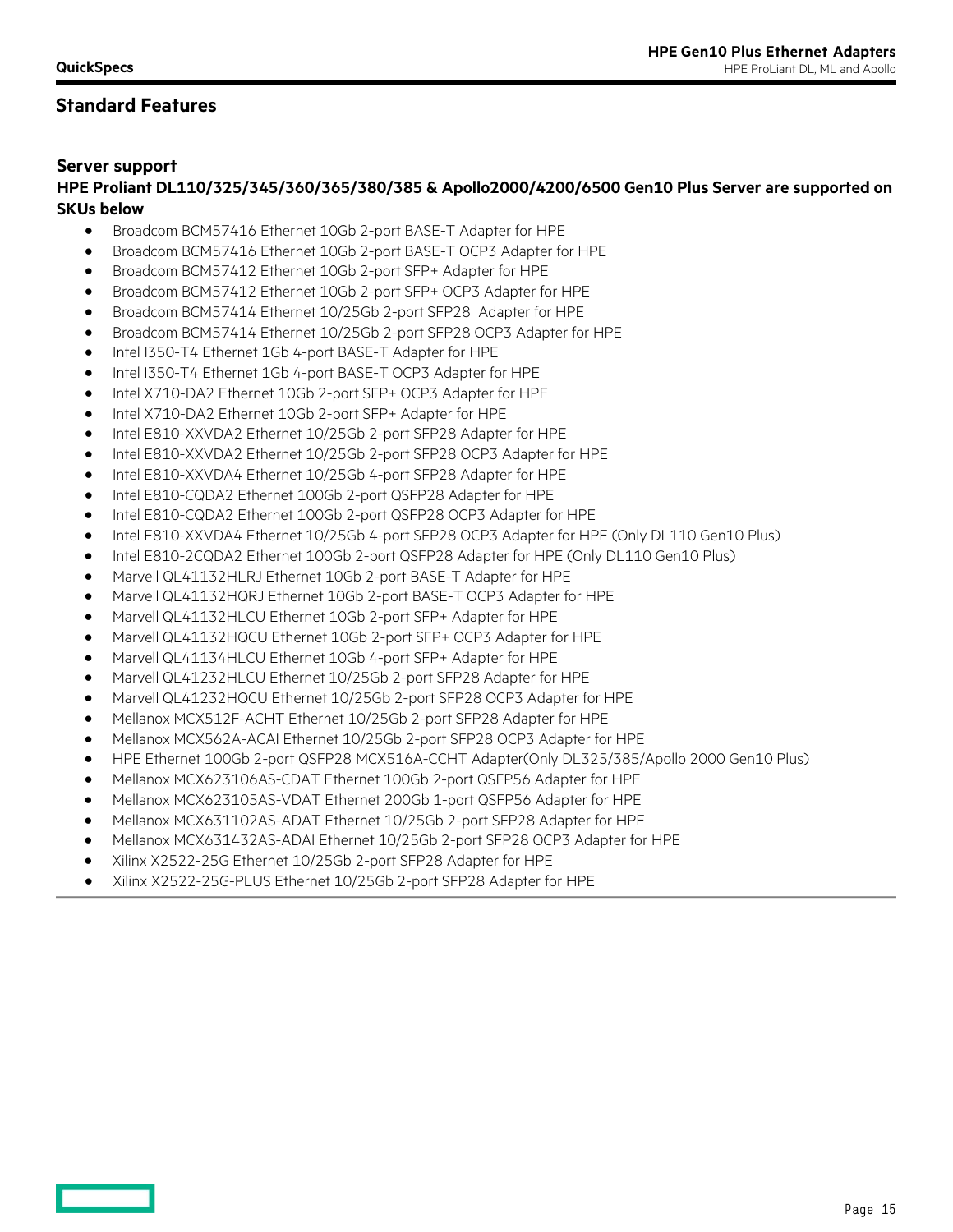## **Service and Support**

## **HPE Pointnext - Service and Support**

**Get the most from your HPE Products.** Get the expertise you need at every step of your IT journey with **[HPE Pointnext](https://www.hpe.com/us/en/services.html)  [Se](https://www.hpe.com/us/en/services.html)rvices**. We help you lower your risks and overall costs using automation and methodologies that have been tested and refined by HPE experts through thousands of deployments globally. HPE Pointnext **[Advisory Services](https://www.hpe.com/us/en/services/consulting.html)**, focus on your business outcomes and goals, partnering with you to design your transformation and build a roadmap tuned to your unique challenges. Our **[Professional](https://h20195.www2.hpe.com/v2/Getdocument.aspx?docname=a00059438enw)** and **[Operational Services](https://www.hpe.com/us/en/services/operational.html)** can be leveraged to speed up time-to-production, boost performance and accelerate your business. HPE Pointnext specializes in flawless and on-time implementation, on-budget execution, and creative configurations that get the most out of software and hardware alike.

### **Consume IT on your terms**

**HPE [GreenLake](https://www.hpe.com/GreenLake)** brings the cloud experience directly to your apps and data wherever they are—the edge, colocations, or your data center. It delivers cloud services for on-premises IT infrastructure specifically tailored to your most demanding workloads. With a pay-per-use, scalable, point-and-click self-service experience that is managed for you, HPE GreenLake accelerates digital transformation in a distributed, edge-to-cloud world.

- Get faster time to market
- Save on TCO, align costs to business
- Scale quickly, meet unpredictable demand
- Simplify IT operations across your data centers and clouds

#### **Managed services to run your IT operations**

**HPE GreenLake [Management Services](https://www.hpe.com/us/en/services/remote-infrastructure-monitoring.html)** provides services that monitor, operate, and optimize your infrastructure and applications, delivered consistently and globally to give you unified control and let you focus on innovation.

## **Recommended Services**

#### **HPE Pointnext Tech Care.**

HPE Pointnext Tech Care is the new operational service experience for HPE products. Tech Care goes beyond traditional support by providing access to product specific experts, an AI driven digital experience, and general technical guidance to not only reduce risk but constantly search for ways to do things better. HPE Pointnext Tech Care has been reimagined from the ground up to support a customer-centric, AI driven, and digitally enabled customer experience to move your business forward. HPE Pointnext Tech Care is available in three response levels. Basic, which provides 9x5 business hour availability and a 2 hour response time. Essential which provides a 15 minute response time 24x7 for most enterprise level customers, and Critical which includes a 6 hour repair commitment where available and outage management response for severity 1 incidents.

#### **<https://www.hpe.com/services/techcare>**

#### **HPE Pointnext Complete Care**

HPE Pointnext Complete Care is a modular, edge-to-cloud IT environment service that provides a holistic approach to optimizing your entire IT environment and achieving agreed upon IT outcomes and business goals through a personalized and customercentric experience. All delivered by an assigned team of HPE Pointnext Services experts. HPE Pointnext Complete Care provides:

- A complete coverage approach -- edge to cloud
- An assigned HPE team
- Modular and fully personalized engagement
- Enhanced Incident Management experience with priority access
- Digitally enabled and AI driven customer experience

### **<https://www.hpe.com/services/completecare>**

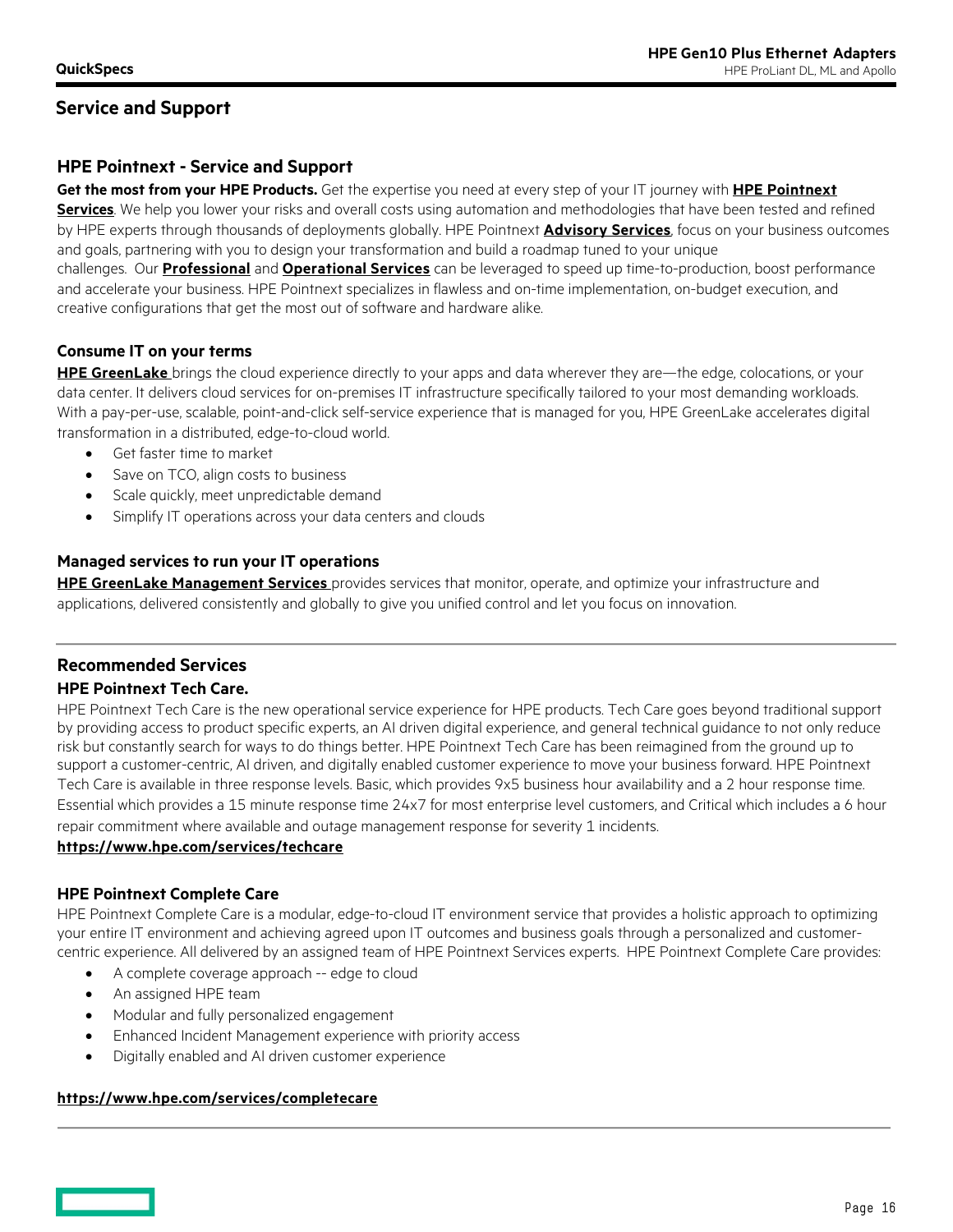## **Service and Support**

### **Warranty**

Maximum: The remaining warranty of the HPE product in which it is installed (to a maximum three-year, limited warranty). Minimum: One year limited warranty.

**Notes:** Additional information regarding worldwide limited warranty and technical support is available at: **<http://h17007.www1.hpe.com/us/en/enterprise/servers/warranty/index.aspx#.V4e3tPkrJhE>**

#### **Service and Support**

**Notes:** This adapter is covered under HPE Operational Support Services/ Service Contract applied to the HPE ProLiant Server or enclosure. No separate HPE Operational Support Services need to be purchased.

Most HPE branded options sourced from HPE that are compatible with your product will be covered under your main product support at the same level of coverage, allowing you to upgrade freely. Additional support is required on select workload accelerators, switches, racks and UPS options 12KVA and over. Coverage of the UPS battery is not included under HPE support services; standard warranty terms and conditions apply.

#### **Warranty and Operational Support Services**

Warranty and Support Services will extend to include HPE options configured with your server or storage device. The price of support service is not impacted by configuration details. HPE sourced options that are compatible with your product will be covered under your server support at the same level of coverage allowing you to upgrade freely. Installation for HPE options is available as needed. To keep support costs low for everyone, some high value options will require additional support. Additional support is only required on select high value workload accelerators, fibre switches, InfiniBand and UPS options 12KVA and over. Coverage of the UPS battery is not included under TS support services; standard warranty terms and conditions apply.

### **Protect your business beyond warranty with HPE Operational Support Services**

HPE Pointnext Services delivers confidence, reduces risk and helps customers realize agility and stability. Connect to HPE to help prevent problems and solve issues faster. HPE Operational Support Services enable you to choose the right service level, length of coverage and response time as you purchase your new server, giving you full entitlement to the support you need for your IT and business.

Protect your product, beyond warranty.

#### **Parts and Materials**

Hewlett Packard Enterprise will provide HPE-supported replacement parts and materials necessary to maintain the covered hardware product in operating condition, including parts and materials for available and recommended engineering improvements.

Parts and components that have reached their maximum supported lifetime and/or the maximum usage limitations as set forth in the manufacturer's operating manual, product QuickSpecs, or the technical product data sheet will not be provided, repaired, or replaced as part of these services.

The defective media retention service feature option applies only to Disk or eligible SSD/Flash Drives replaced by Hewlett Packard Enterprise due to malfunction.

### **For more information**

Visit the Hewlett Packard Enterprise Operational Support Services **[website](https://www.hpe.com/us/en/services/operational.html)**.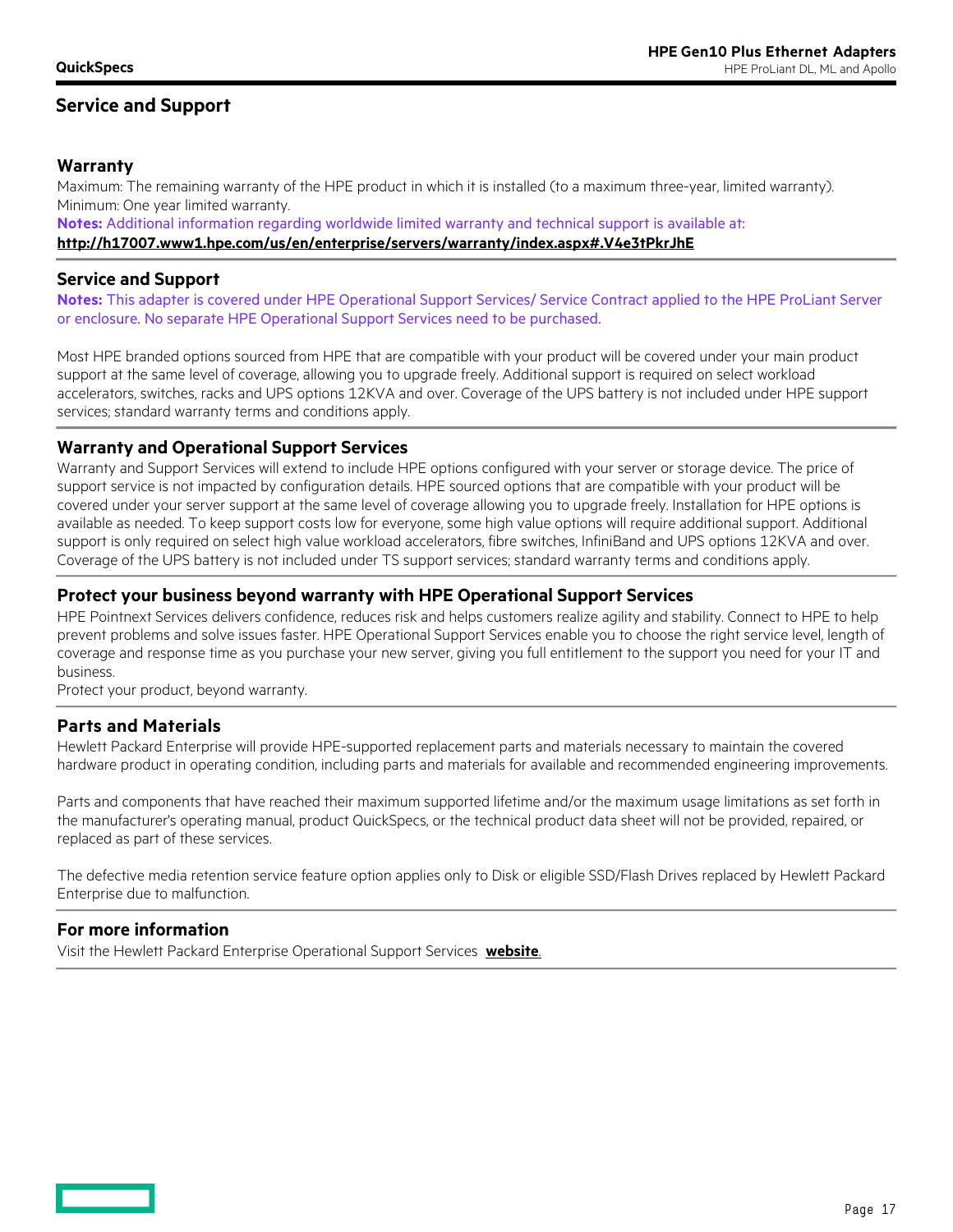### **Operating System and Virtualization Support**

The Operating Systems supported by this adapter are based on the server OS support. Please refer to the OS Support Matrix at **<https://www.hpe.com/us/en/servers/server-operating-systems.html>**

Drivers and Software Download (Please use hyperlinks below)

- **[Broadcom BCM57416 Ethernet 10Gb 2-port BASE-T Adapter for HPE](https://www.broadcom.com/products/ethernet-connectivity/network-adapters/10gb-nic-ocp/p210tp)**
- **[Broadcom BCM57416 Ethernet 10Gb 2-port BASE-T OCP3 Adapter for HPE](https://www.broadcom.com/products/ethernet-connectivity/network-adapters/10gb-nic-ocp/n210tp)**
- **[Broadcom BCM57412 Ethernet 10Gb 2-port SFP+ Adapter for HPE](https://www.broadcom.com/products/ethernet-connectivity/network-adapters/10gb-nic-ocp/p210p)**
- **[Broadcom BCM57412 Ethernet 10Gb 2-port SFP+ OCP3 Adapter for HPE](https://www.broadcom.com/products/ethernet-connectivity/network-adapters/10gb-nic-ocp/n210p)**
- **[Broadcom BCM57414 Ethernet 10/25Gb 2-port SFP28 Adapter for HPE](https://www.broadcom.com/products/ethernet-connectivity/network-adapters/25gb-nic-ocp/p225p)**
- **[Broadcom BCM57414 Ethernet 10/25Gb 2-port SFP28 OCP3 Adapter for HPE](https://www.broadcom.com/products/ethernet-connectivity/network-adapters/25gb-nic-ocp/n225p)**
- **[Intel I350-T4 Ethernet 1Gb 4-port BASE-T Adapter for HPE](https://downloadcenter.intel.com/product/36773/Ethernet-Products)**
- **[Intel I350-T4 Ethernet 1Gb 4-port BASE-T OCP3 Adapter for HPE](https://downloadcenter.intel.com/product/36773/Ethernet-Products)**
- **[Intel X710-DA2 Ethernet 10Gb 2-port SFP+ Adapter for HPE](https://downloadcenter.intel.com/product/36773/Ethernet-Products)**
- **[Intel X710-DA2 Ethernet 10Gb 2-port SFP+ OCP3 Adapter for HPE](https://downloadcenter.intel.com/product/36773/Ethernet-Products)**
- **[Intel E810-XXVDA2 Ethernet 10/25Gb 2-port SFP28 Adapter for HPE](https://downloadcenter.intel.com/product/36773/Ethernet-Products)**
- **[Intel E810-XXVDA2 Ethernet 10/25Gb 2-port SFP28 OCP3 Adapter for HPE](https://downloadcenter.intel.com/product/36773/Ethernet-Products)**
- **[Intel E810-XXVDA4 Ethernet 10/25Gb 4-port SFP28 Adapter for HPE](https://downloadcenter.intel.com/product/36773/Ethernet-Products)**
- **[Intel E810-CQDA2 Ethernet 100Gb 2-port QSFP28 Adapter for HPE](https://downloadcenter.intel.com/product/36773/Ethernet-Products)**
- **[Intel E810-CQDA2 Ethernet 100Gb 2-port QSFP28 OCP3](https://downloadcenter.intel.com/product/36773/Ethernet-Products) Adapter for HPE**
- **[Intel E810-XXVDA4 Ethernet 10/25Gb 4-port SFP28 OCP3 Adapter for HPE](https://downloadcenter.intel.com/product/36773/Ethernet-Products)**
- **[Intel E810-2CQDA2 Ethernet 100Gb 2-port QSFP28 Adapter for HPE](https://www.intel.com/content/www/us/en/support/products/36773/ethernet-products.html)**
- **[Marvell QL41132HLRJ Ethernet 10Gb 2-port BASE-T Adapter for HPE](https://www.marvell.com/hpe/hpe-industry-standard-adapters.jsp)**
- **[Marvell QL41132HQRJ Ethernet 10Gb 2-port BASE-T OCP3 Adapter for HPE](https://www.marvell.com/hpe/hpe-industry-standard-adapters.jsp)**
- **[Marvell QL41132HLCU Ethernet 10Gb 2-port SFP+ Adapter for HPE](https://www.marvell.com/hpe/hpe-industry-standard-adapters.jsp)**
- **[Marvell QL41132HQCU Ethernet 10Gb 2-port SFP+ OCP3 Adapter for HPE](https://www.marvell.com/hpe/hpe-industry-standard-adapters.jsp)**
- **[Marvell QL41134HLCU Ethernet 10Gb 4-port SFP+ Adapter for HPE](https://www.marvell.com/hpe/hpe-industry-standard-adapters.jsp)**
- **[Marvell QL41232HLCU Ethernet 10/25Gb 2-port SFP28 Adapter for HPE](https://www.marvell.com/hpe/hpe-industry-standard-adapters.jsp)**
- **[Marvell QL41232HQCU Ethernet 10/25Gb 2-port SFP28 OCP3 Adapter](https://www.marvell.com/hpe/hpe-industry-standard-adapters.jsp) for HPE**
- **[Mellanox MCX512F-ACHT Ethernet 10/25Gb 2-port SFP28 Adapter for HPE](https://www.mellanox.com/page/firmware_table_ConnectX5EN)**
- **[Mellanox MCX562A-ACAI Ethernet 10/25Gb 2-port SFP28 OCP3 Adapter for HPE](https://www.mellanox.com/page/firmware_table_ConnectX5EN)**
- **[HPE Ethernet 100Gb 2-port QSFP28 MCX516A-CCHT Adapter](https://www.mellanox.com/page/firmware_table_ConnectX5EN)**
- **[Mellanox MCX623106AS-CDAT Ethernet 100Gb 2-port QSFP56 Adapter for HPE](https://www.mellanox.com/support/firmware/connectx6dx)**
- **[Mellanox MCX623105AS-VDAT Ethernet 200Gb 1-port QSFP56 Adapter for HPE](https://www.mellanox.com/support/firmware/connectx6dx)**
- **[Mellanox MCX631102AS-ADAT Ethernet 10/25Gb 2-port SFP28 Adapter for HPE](https://www.mellanox.com/support/firmware/connectx6lx)**
- **[Mellanox MCX631432AS-ADAI Ethernet 10/25Gb 2-port SFP28 OCP3 Adapter for HPE](https://www.mellanox.com/support/firmware/connectx6lx)**
- **[Xilinx X2522-25G Ethernet 10/25Gb 2-port SFP28 Adapter for HPE](https://support.solarflare.com/index.php?option=com_cognidox&view=categories&id=165)**
- **[Xilinx X2522-25G-PLUS Ethernet 10/25Gb 2-port SFP28 Adapter for HPE](https://support.solarflare.com/index.php?option=com_cognidox&view=categories&id=165)**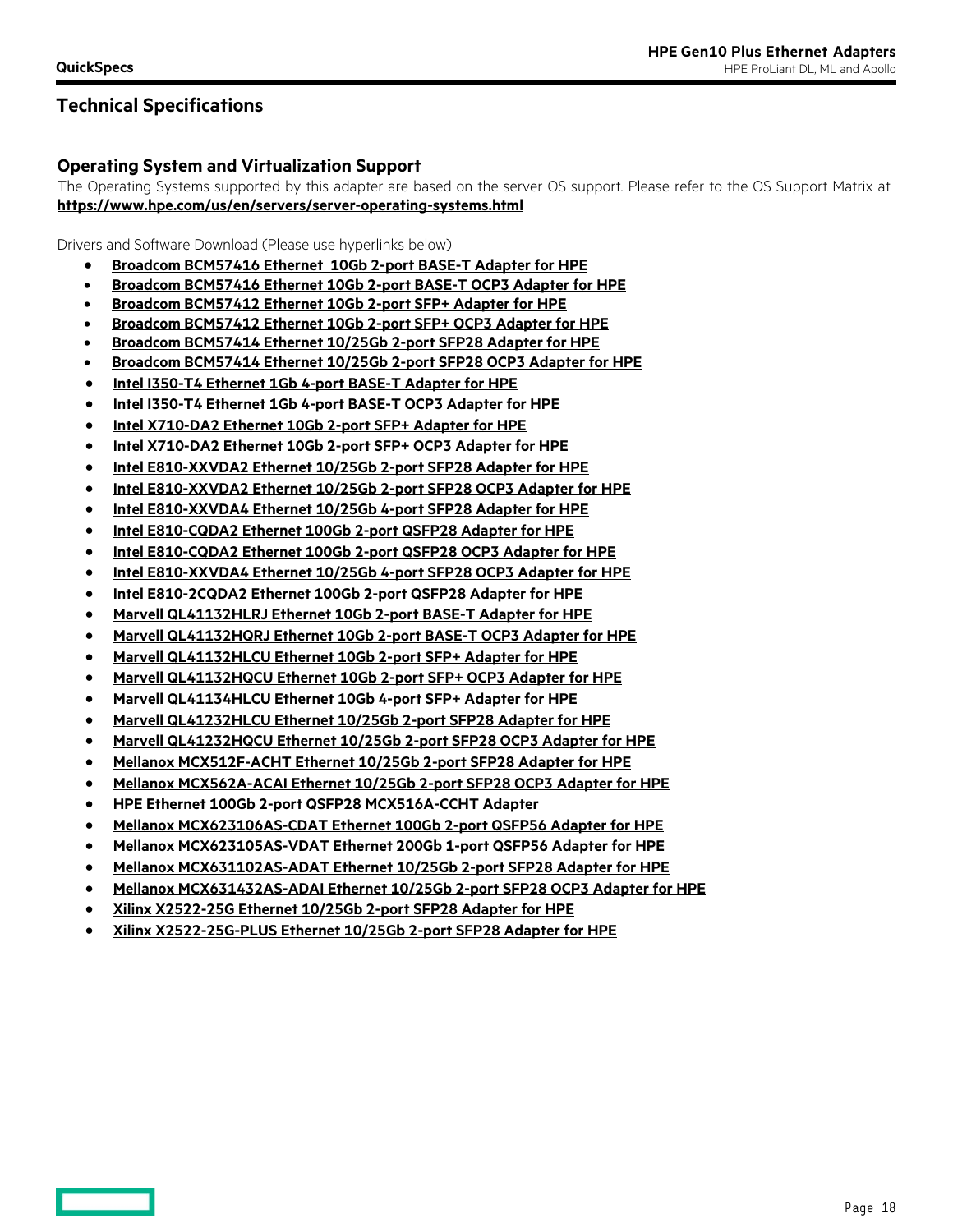To access Vendor Technical Specifications, please visit the following hyperlinks:

- **[Broadcom BCM57416 Ethernet 10Gb 2-port BASE-T Adapter for HPE](https://www.broadcom.com/products/ethernet-connectivity/network-adapters/10gb-nic-ocp/p210tp)**
- **[Broadcom BCM57416 Ethernet 10Gb 2-port BASE-T OCP3 Adapter for HPE](https://www.broadcom.com/products/ethernet-connectivity/network-adapters/10gb-nic-ocp/n210tp)**
- **[Broadcom BCM57412 Ethernet 10Gb 2-port SFP+ Adapter for HPE](https://www.broadcom.com/products/ethernet-connectivity/network-adapters/10gb-nic-ocp/p210p)**
- **[Broadcom BCM57412 Ethernet 10Gb 2-port SFP+ OCP3 Adapter for HPE](https://www.broadcom.com/products/ethernet-connectivity/network-adapters/10gb-nic-ocp/n210p)**
- **[Broadcom BCM57414 Ethernet 10/25Gb 2-port SFP28 Adapter for HPE](https://www.broadcom.com/products/ethernet-connectivity/network-adapters/25gb-nic-ocp/p225p)**
- **[Broadcom BCM57414 Ethernet 10/25Gb 2-port SFP28 OCP3 Adapter for HPE](https://www.broadcom.com/products/ethernet-connectivity/network-adapters/25gb-nic-ocp/n225p)**
- **[Intel I350-T4 Ethernet 1Gb 4-port BASE-T Adapter for HPE](https://www.intel.com/content/www/us/en/products/docs/network-io/ethernet/10-25-40-gigabit-adapters/ethernet-i350-server-adapter-brief.html)**
- **[Intel I350-T4 Ethernet 1Gb 4-port BASE-T OCP3 Adapter for HPE](https://www.intel.com/content/www/us/en/products/docs/network-io/ethernet/network-adapters/ethernet-adapter-i350-for-ocp-brief.html)**
- **[Intel X710-DA2 Ethernet 10Gb 2-port SFP+ Adapter for HPE](https://www.intel.com/content/dam/www/public/us/en/documents/product-briefs/ethernet-x710-brief.pdf)**
- **[Intel X710-DA2 Ethernet 10Gb 2-port SFP+ OCP3 Adapter for HPE](https://www.intel.com/content/www/us/en/products/docs/network-io/ethernet/network-adapters/ethernet-network-adapter-x710-for-ocp-3-brief.html)**
- **[Intel E810-XXVDA2 Ethernet 10/25Gb 2-port SFP28 Adapter for HPE](https://www.intel.com/content/www/us/en/products/docs/network-io/ethernet/network-adapters/ethernet-800-series-network-adapters/e810-xxvda2-25gbe-brief.html)**
- **[Intel E810-XXVDA2 Ethernet 10/25Gb 2-port SFP28 OCP3 Adapter for HPE](https://www.intel.com/content/www/us/en/products/docs/network-io/ethernet/network-adapters/ethernet-800-series-network-adapters/e810-xxvda2-ocp3-0-25gbe-brief.html)**
- **[Intel E810-XXVDA4 Ethernet 10/25Gb 4-port SFP28 Adapter for HPE](https://www.intel.com/content/www/us/en/products/docs/network-io/ethernet/network-adapters/ethernet-800-series-network-adapters/e810-xxvda4-25gbe-brief.html)**
- **[Intel E810-CQDA2 Ethernet 100Gb 2-port QSFP28 Adapter for HPE](https://www.intel.com/content/www/us/en/products/network-io/ethernet/ethernet-adapters/ethernet-800-series-network-adapters/e810-cqda2.html)**
- **[Intel E810-CQDA2 Ethernet 100Gb 2-port QSFP28 OCP3 Adapter for HPE](https://www.intel.com/content/www/us/en/products/docs/network-io/ethernet/network-adapters/ethernet-800-series-network-adapters/e810-cqda1-cqda2-ocp3-0-100gbe-brief.html)**
- **[Intel E810-XXVDA4 Ethernet 10/25Gb 4-port SFP28 OCP3 Adapter for HPE](https://www.intel.com/content/www/us/en/products/docs/network-io/ethernet/network-adapters/ethernet-800-series-network-adapters/e810-xxvda4-25gbe-brief.html)**
- **[Intel E810-2CQDA2 Ethernet 100Gb 2-port QSFP28 Adapter for HPE](https://ark.intel.com/content/www/us/en/ark/products/210969/intel-ethernet-network-adapter-e810-2cqda2.html)**
- **[Marvell QL41132HLRJ Ethernet 10Gb 2-port BASE-T Adapter for HPE](https://www.marvell.com/content/dam/marvell/en/public-collateral/hpe/hpe-marvell-pb-fastlinq-41000-series-adapters.pdf)**
- **[Marvell QL41132HQRJ Ethernet 10Gb 2-port BASE-T OCP3 Adapter for HPE](https://www.marvell.com/content/dam/marvell/en/public-collateral/hpe/hpe-marvell-pb-fastlinq-41000-series-adapters.pdf)**
- **[Marvell QL41132HLCU Ethernet 10Gb 2-port SFP+ Adapter for HPE](https://www.marvell.com/content/dam/marvell/en/public-collateral/hpe/hpe-marvell-pb-fastlinq-41000-series-adapters.pdf)**
- **[Marvell QL41132HQCU Ethernet 10Gb 2-port SFP+ OCP3 Adapter for HPE](https://www.marvell.com/content/dam/marvell/en/public-collateral/hpe/hpe-marvell-pb-fastlinq-41000-series-adapters.pdf)**
- **[Marvell QL41134HLCU Ethernet 10Gb 4-port SFP+ Adapter for HPE](https://www.marvell.com/content/dam/marvell/en/public-collateral/hpe/hpe-marvell-pb-fastlinq-41000-series-adapters.pdf)**
- **[Marvell QL41232HLCU Ethernet 10/25Gb 2-port SFP28 Adapter for HPE](https://www.marvell.com/content/dam/marvell/en/public-collateral/hpe/hpe-marvell-pb-fastlinq-41000-series-adapters.pdf)**
- **[Marvell QL41232HQCU Ethernet 10/25Gb 2-port SFP28 OCP3 Adapter for HPE](https://www.marvell.com/content/dam/marvell/en/public-collateral/hpe/hpe-marvell-pb-fastlinq-41000-series-adapters.pdf)**
- **[Mellanox MCX512F-ACHT Ethernet 10/25Gb 2-port SFP28 Adapter for HPE](https://www.mellanox.com/files/doc-2020/pb-connectx-5-en-card.pdf)**
- **[Mellanox MCX562A-ACAI Ethernet 10/25Gb 2-port SFP28 OCP3 Adapter for HPE](https://www.mellanox.com/files/doc-2020/pb-connectx-5-en-card.pdf)**
- **[HPE Ethernet 100Gb 2-port QSFP28 MCX516A-CCHT Adapter](https://www.mellanox.com/files/doc-2020/pb-connectx-5-en-card.pdf)**
- **[Mellanox MCX623106AS-CDAT Ethernet 100Gb 2-port QSFP56 Adapter for HPE](https://www.mellanox.com/files/doc-2020/pb-connectx-6-dx-en-hpe.pdf)**
- **[Mellanox MCX623105AS-VDAT Ethernet 200Gb 1-port QSFP56 Adapter for HPE](https://www.mellanox.com/files/doc-2020/pb-connectx-6-dx-en-hpe.pdf)**
- **[Mellanox MCX631102AS-ADAT Ethernet 10/25Gb 2-port SFP28 Adapter for HPE](https://nvdam.widen.net/s/nqbftvdlh7/connectx-6-lx-en-card-product-brief-1731006)**
- **[Mellanox MCX631432AS-ADAI Ethernet 10/25Gb 2-port SFP28 OCP3 Adapter for HPE](https://nvdam.widen.net/s/nqbftvdlh7/connectx-6-lx-en-card-product-brief-1731006)**
- **[Xilinx X2522-25G Ethernet 10/25Gb 2-port SFP28 Adapter for HPE](https://www.xilinx.com/publications/product-briefs/xtremescale-x2522-product-brief.pdf)**
- **[Xilinx X2522-25G-PLUS Ethernet 10/25Gb 2-port SFP28 Adapter for HPE](https://www.xilinx.com/publications/product-briefs/xtremescale-x2522-product-brief.pdf)**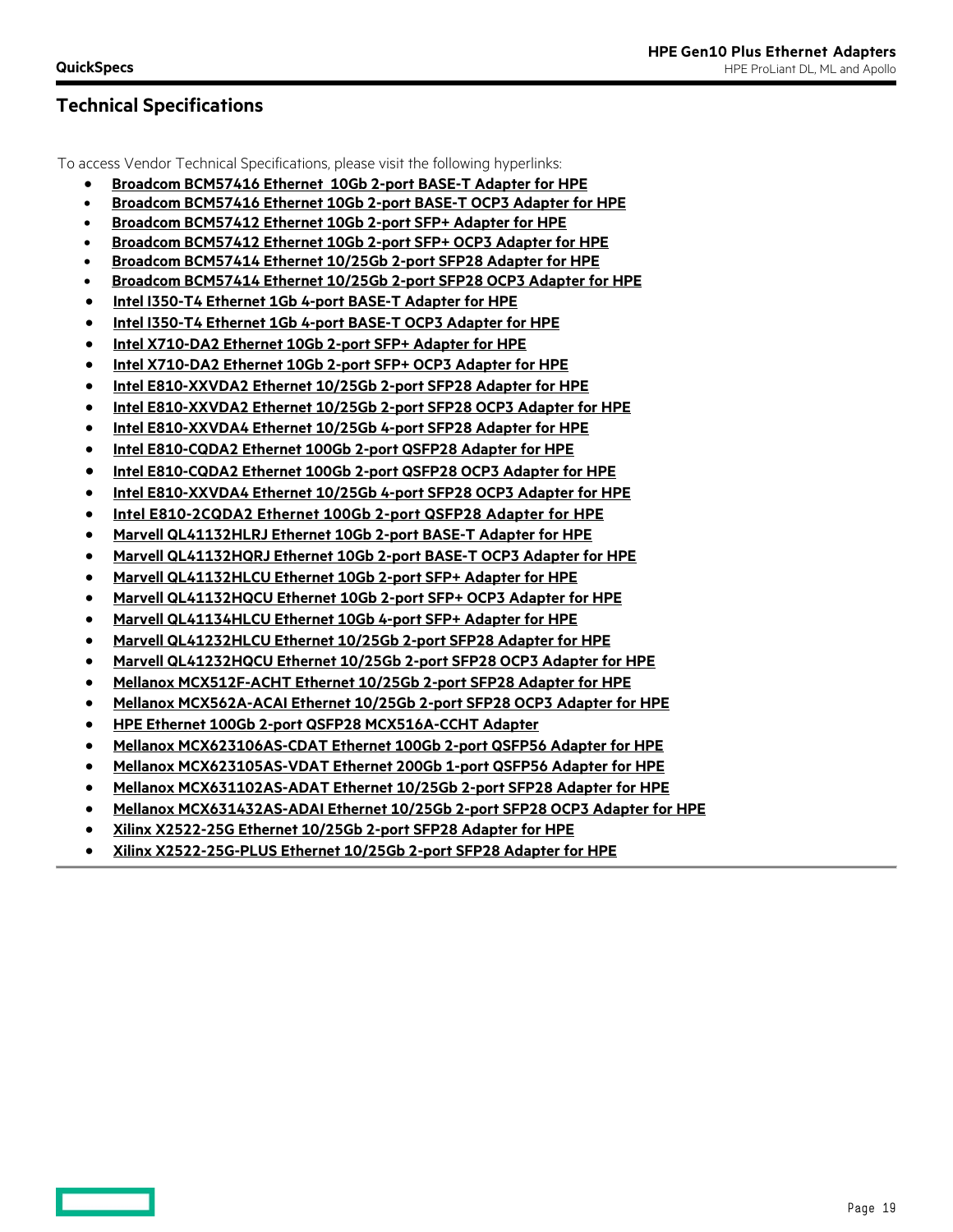## **Technical Specifications**

## **Transceiver and Cable Options**

Please refer to matrix: **<https://psnow.ext.hpe.com/doc/a00002507enw>**

#### **Environment-friendly Products and Approach - End-of-life Management and Recycling**

Hewlett Packard Enterprise offers end-of-life **[product return, trade-in, and recycling programs](http://www.hpe.com/RECYCLE)**, in many geographic areas, for our products. Products returned to Hewlett Packard Enterprise will be recycled, recovered or disposed of in a responsible manner.

The EU WEEE Directive (2012/19/EU) requires manufacturers to provide treatment information for each product type for use by treatment facilities. This information (product disassembly instructions) is posted on the **[Hewlett Packard Enterprise web site.](http://www.hpe.com/RECYCLE)**

These instructions may be used by recyclers and other WEEE treatment facilities as well as Hewlett Packard Enterprise OEM customers who integrate and re-sell Hewlett Packard Enterprise equipment.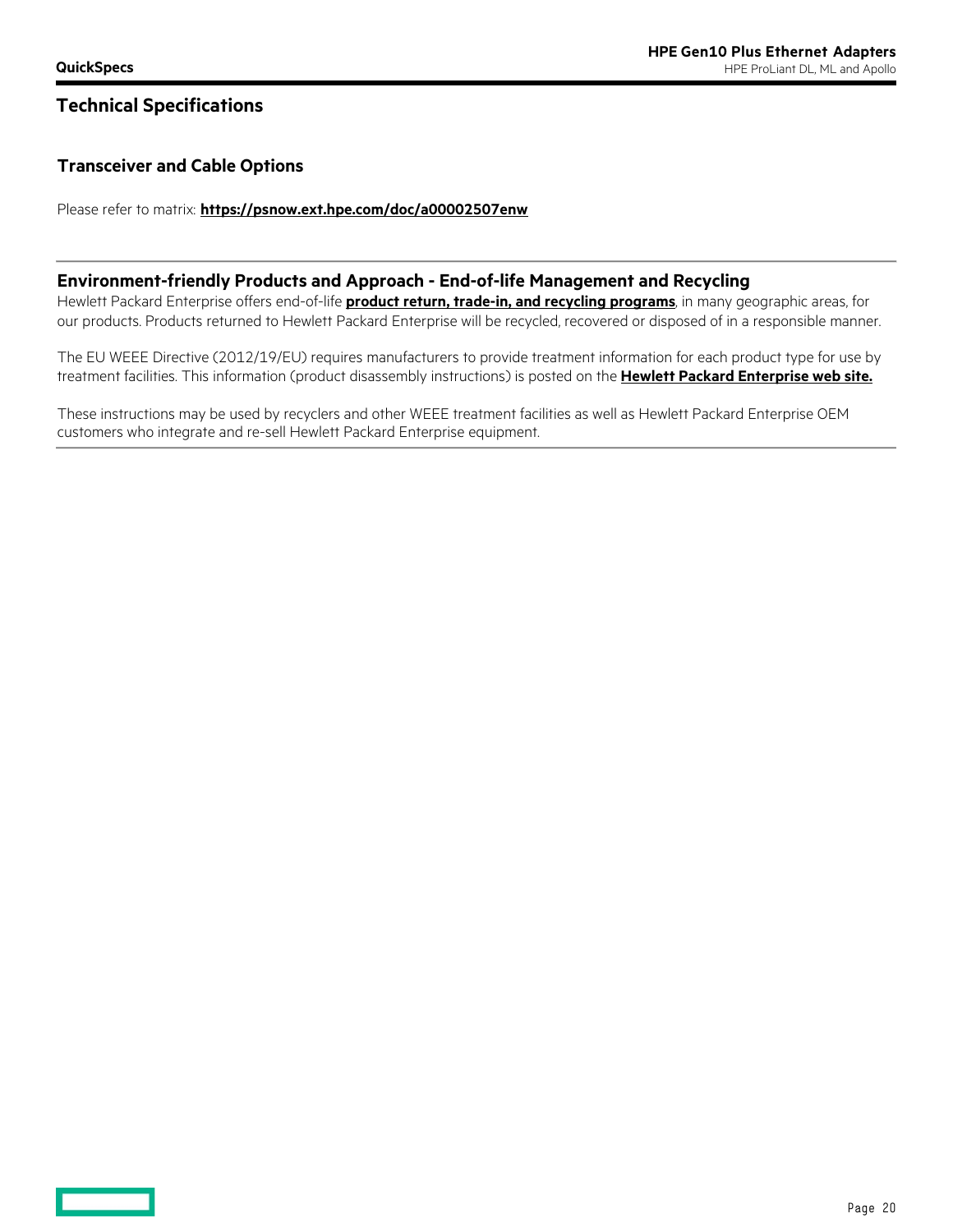$\qquad \qquad \Box$ 

# **Summary of Changes**

| <b>Date</b> | <b>Version History</b> | <b>Action</b> | <b>Description of Change</b>                                    |
|-------------|------------------------|---------------|-----------------------------------------------------------------|
| 02-May-2022 | Version 15             | Changed       | SKUs were removed and updated                                   |
| 04-Apr-2022 | Version 14             | Changed       | Models were updated                                             |
| 07-Feb-2021 | Version 13             | Changed       | Added P42041 and P42044 CX6-LX 10/25Gb 2-port                   |
| 01-Nov-2021 | Version 12             | Changed       | Standard Features, Service and Support Sections were updated    |
| 04-Oct-2021 | Version 11             | Changed       | Standard Features Section was updated                           |
| 02-Aug-2021 | Version 10             | Changed       | Models Section and SKUs were updated                            |
| 07-Jun-2021 | Version 9              | Changed       | Added NPAR and Legacy BIOS PXE Boot features to selected NICs   |
| 17-May-2021 | Version 8              | Changed       | Overview Section and Models were updated                        |
| 06-Apr-2021 | Version 7              | Changed       | Models and Standard Features Sections were updated              |
| 05-Oct-2020 | Version 6              | Changed       | Overview and Standard Features Sections were updated            |
| 01-Jun-2020 | Version 5              | Changed       | Standard Features Section was updated, added feature definition |
| 20-Apr-2020 | Version 4              | Changed       | Standard Features Section was updated                           |
| 06-Apr-2020 | Version 3              | Changed       | Added tables for feature, add X2522-25G                         |
| 16-Dec-2019 | Version 2              | Changed       | Overview and Technical Specifications sections were updated     |
| 02-Dec-2019 | Version 1              | <b>New</b>    | New QuickSpecs                                                  |